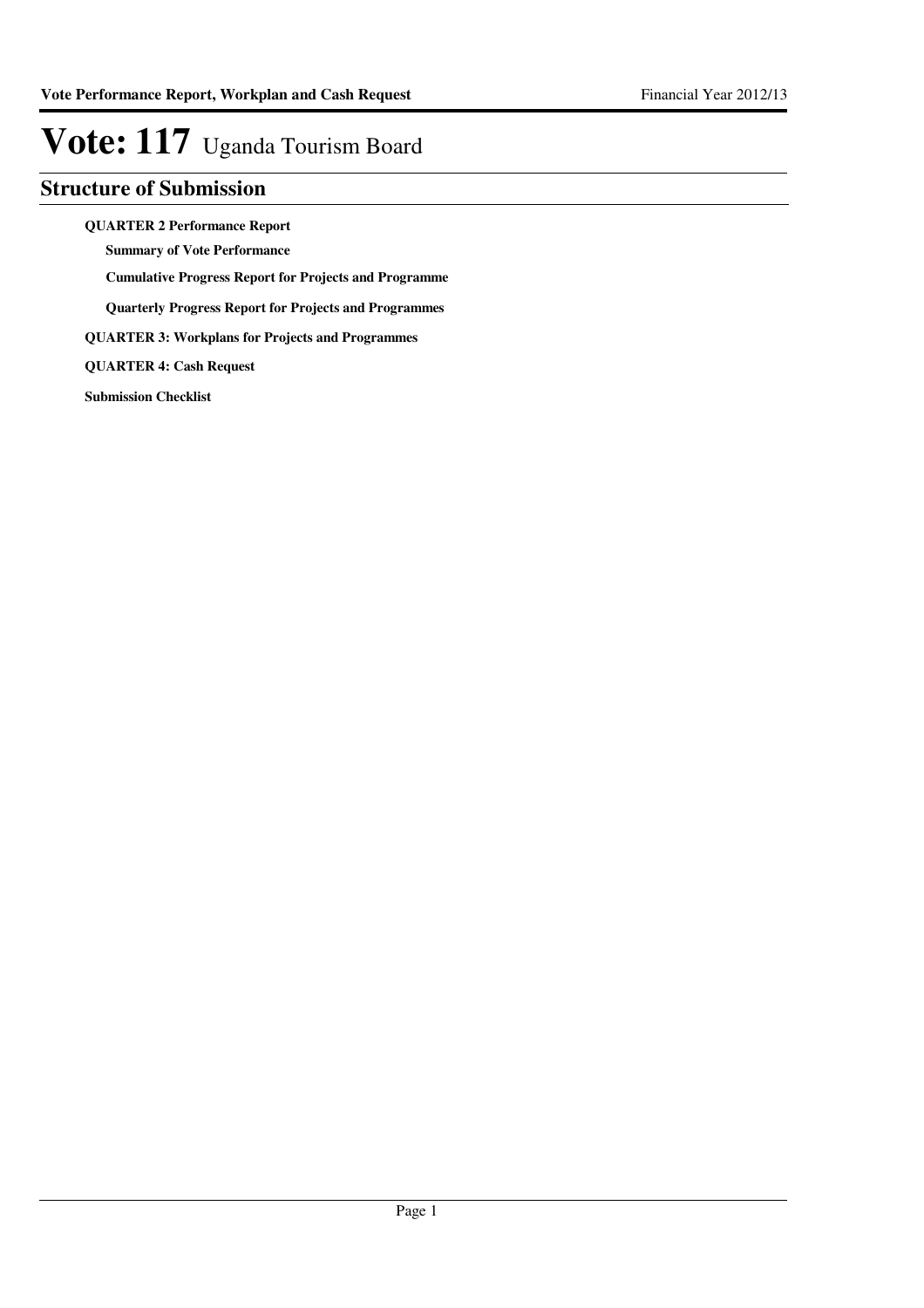## **HALF-YEAR: Highlights of Vote Performance**

### *V1: Summary of Issues in Budget Execution*

*This section provides an overview of Vote expenditure* 

**(i) Snapshot of Vote Releases and Expenditures**

Table V1.1 below summarises cumulative releases and expenditures by the end of the quarter:

### **Table V1.1: Overview of Vote Expenditures (UShs Billion)**

| (i)                           | <i>Excluding Arrears, Taxes</i> | <b>Approved</b><br><b>Budget</b> | <b>Released</b><br>by End | <b>Spent by</b><br><b>End Dec</b> | % Budget<br><b>Released</b> | <b>Spent</b> | % Budget % Releases<br><b>Spent</b> |
|-------------------------------|---------------------------------|----------------------------------|---------------------------|-----------------------------------|-----------------------------|--------------|-------------------------------------|
|                               | Wage                            | 0.390                            | 0.195                     | 0.191                             | 50.0%                       | 48.9%        | 97.8%                               |
| Recurrent                     | Non Wage                        | 0.936                            | 0.436                     | 0.418                             | 46.6%                       | 44.7%        | 95.9%                               |
|                               | GoU                             | 0.093                            | 0.035                     | 0.030                             | 37.5%                       | 32.4%        | 86.5%                               |
| Development                   | Donor*                          | 0.000                            | 0.000                     | 0.000                             | N/A                         | N/A          | N/A                                 |
|                               | <b>GoU</b> Total                | 1.419                            | 0.666                     | 0.639                             | $46.9\%$                    | $45.0\%$     | 96.0%                               |
| <b>Total GoU+Donor (MTEF)</b> |                                 | 1.419                            | 0.666                     | 0.639                             | $46.9\%$                    | $45.0\%$     | 96.0%                               |
| ( <i>ii</i> ) Arrears         | Arrears                         | 0.000                            | 0.000                     | 0.000                             | N/A                         | N/A          | N/A                                 |
| and Taxes                     | $Taxes**$                       | 0.000                            | 0.000                     | 0.000                             | N/A                         | N/A          | N/A                                 |
|                               | <b>Total Budget</b>             | 1.419                            | 0.666                     | 0.639                             | $46.9\%$                    | $45.0\%$     | $96.0\%$                            |
| <i>(iii)</i> Non Tax Revenue  |                                 | 0.400                            | 0.000                     | 0.000                             | $0.0\%$                     | $0.0\%$      | N/A                                 |
|                               | <b>Grand Total</b>              | 1.819                            | 0.666                     | 0.639                             | 36.6%                       | $35.1\%$     | 96.0%                               |
|                               | <b>Excluding Taxes, Arrears</b> | 1.819                            | 0.666                     | 0.639                             | 36.6%                       | 35.1%        | 96.0%                               |

The table below shows cumulative releases and expenditures to the Vote by Vote Function :

### **Table V1.2: Releases and Expenditure by Vote Function\***

| <b>Billion Uganda Shillings</b> | Approved<br><b>Budget</b> | <b>Released</b> | <b>Spent</b> | Released | % Budget % Budget<br><i>Spent</i> | $\%$<br>Releases<br>Spent |
|---------------------------------|---------------------------|-----------------|--------------|----------|-----------------------------------|---------------------------|
|                                 |                           |                 |              |          |                                   |                           |
| VF:0653 Tourism Services        | 1.82                      | 0.67            | 0.64         | $36.6\%$ | $35.1\%$                          | 96.0%                     |
| <b>Total For Vote</b>           | 1.82                      | 0.67            | 0.64         | $36.6\%$ | $35.1\%$                          | 96.0%                     |

*\* Excluding Taxes and Arrears*

### **(ii) Matters to note in budget execution**

Due to the budget cuts, UTB has had to cut down on its key promotional activities or had to rely on support from other tourism stake holders and this has greatly hampered UTB activities. Therefore funds from some Quality assurance were also partly used to participate in WTM.

### **Table V1.3: High Unspent Balances and Over-Expenditure in the Domestic Budget (Ushs Bn)** *(i) Major unpsent balances*

*(ii) Expenditures in excess of the original approved budget*

*\* Excluding Taxes and Arrears*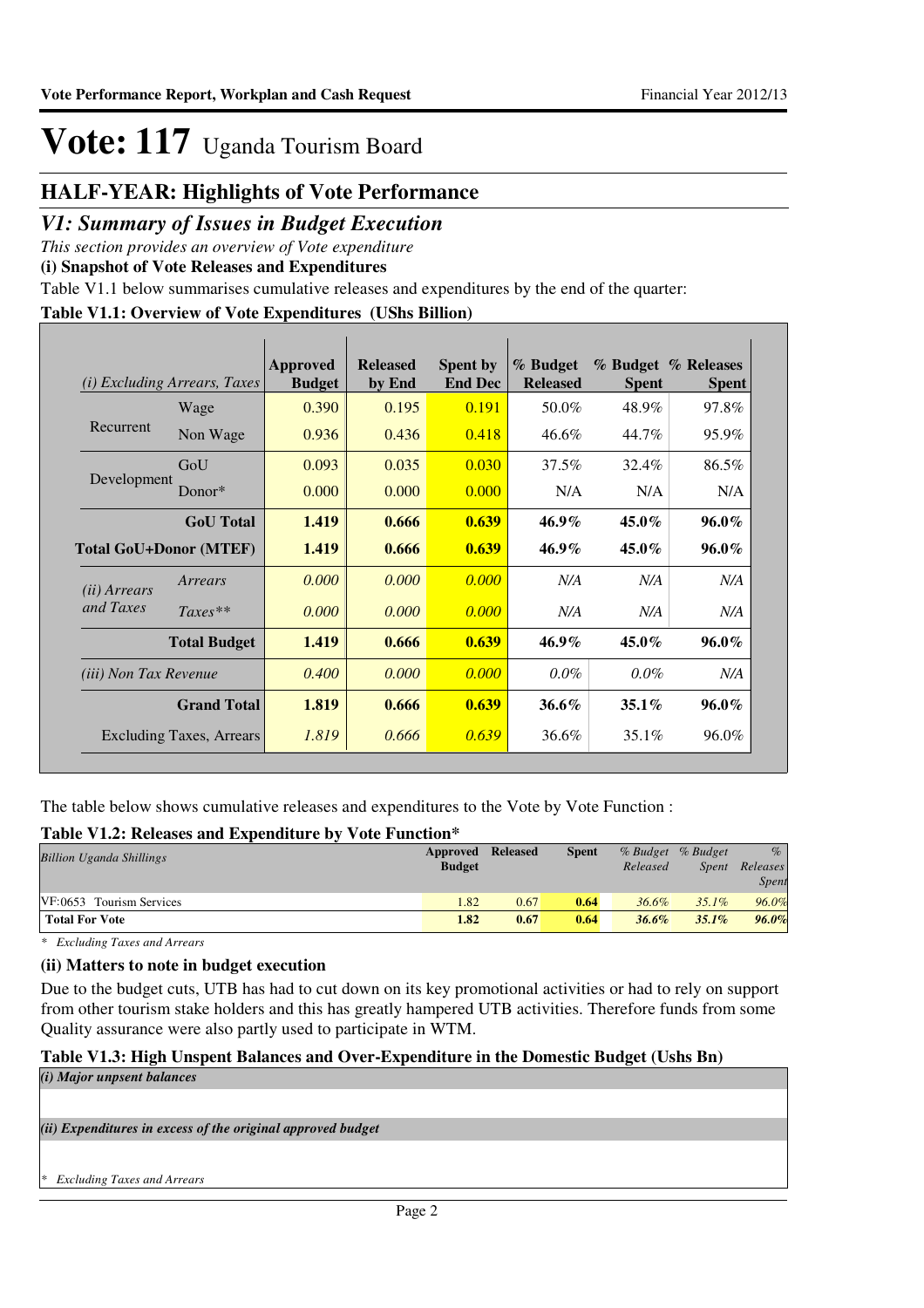## **HALF-YEAR: Highlights of Vote Performance**

### *V2: Performance Highlights*

*This section provides highlights of output performance, focusing on key outputs and actions impelemented to improve section performance.*

### **Table V2.1: Key Vote Output Indicators and Expenditures\***

| <i>Vote, Vote Function</i><br><b>Key Output</b>                    | <b>Approved Budget and</b><br><b>Planned outputs</b>                       | <b>Cumulative Expenditure</b><br>and Performance | <b>Status and Reasons for</b><br>any Variation from Plans |          |
|--------------------------------------------------------------------|----------------------------------------------------------------------------|--------------------------------------------------|-----------------------------------------------------------|----------|
| <b>Vote Function: 0653 Tourism Services</b>                        |                                                                            |                                                  |                                                           |          |
| Output: 065303                                                     | Qualirty Control (Inspection, Registration, Licenses, Class. & Monitoring) |                                                  |                                                           |          |
| <i>Description of Performance:</i> Classifiy and grade hospitality | facilities                                                                 | <b>NONE</b>                                      | N/A                                                       |          |
| <i>Performance Indicators:</i>                                     |                                                                            |                                                  |                                                           |          |
| No. of tourist facilities<br>classified and graded                 | 200                                                                        | 0                                                |                                                           |          |
| Output Cost:                                                       | UShs Bn:                                                                   | UShs Bn:<br>0.069                                | % Budget Spent:<br>0.012                                  | 17.9%    |
| <b>Vote Function Cost</b>                                          | <b>UShs Bn:</b>                                                            | $1.819$ UShs Bn:                                 | $0.639$ % Budget Spent:                                   | $35.1\%$ |
| <b>Cost of Vote Services:</b>                                      | UShs $B_n$ :                                                               | <b>1.819</b> <i>UShs Bn:</i>                     | $0.639$ % Budget Spent:                                   | $35.1\%$ |

*\* Excluding Taxes and Arrears*

Despite the funding challenges Uganda was successfully showcased during the Worls Travel Market in London.

 UTB also finalised the Strategic Plan, Business Plan, M&E Framework and Resource Mobilization Plan.

The Strategic Plan gives a road map that will see UTB transformed into a world class agency for sustainable tourism promotion and development that will develop, promote and coordinate a sustainable and competitive tourism industry.

The major strategic objectives identified in the strategic plan:

i.To increase visitor numbers from 1,150,000 (2011) by 30% through broadened awareness and promotion of Uganda as an attractive tourism hub domestically and internationally by 2016

ii.To develop and support a framework for product development and diversification to increase the length of stay

iii.To support the development of the private sector, building strong partnership frameworks and institutional capacity among stakeholders

iv.To enhance the competitiveness of the tourism facilities and services through quality assurance v.Develop and equip the human resources and strengthen institutional capacity to meet the competitive demands of UTB by 2015

vi.To mobilize resources and contribute at least 80% of the total UTB budget annually by 2015 vii.To become a research driven, proactive planning and decision making organization by 2015 viii.To adopt Innovative and modern technological tools in the tourism sector operations

### **Table V2.2: Implementing Actions to Improve Vote Performance**

| <b>Planned Actions:</b>                                                                                                                                                                               | <b>Actual Actions:</b>                                                      | <b>Reasons for Variation</b> |
|-------------------------------------------------------------------------------------------------------------------------------------------------------------------------------------------------------|-----------------------------------------------------------------------------|------------------------------|
| Vote: 117 Uganda Tourism Board                                                                                                                                                                        |                                                                             |                              |
| Vote Function: 06.53 Tourism Services                                                                                                                                                                 |                                                                             |                              |
| Re-open negotiations with MoFPED and<br>MoLG on the possibility of commencing<br>the levy, prepare a white paper for Cabinet consideration by parliament<br>and Parliament consideration and approval | UTB is working with the Ministry of<br>Tourism to draft a Cabinet paper for | N/A                          |
|                                                                                                                                                                                                       | Due to budget limitations no new staff<br>have been recruited.              | N/A                          |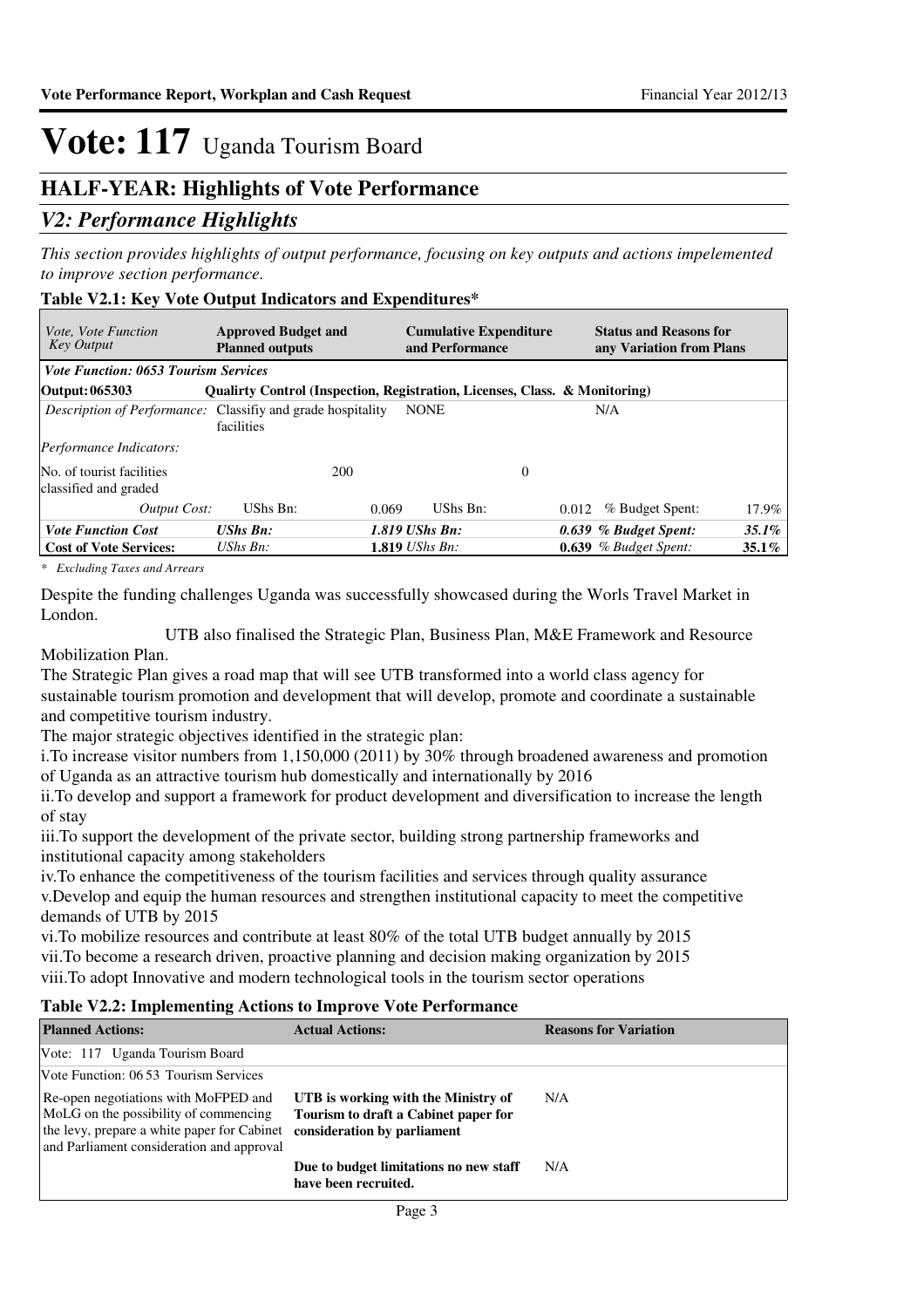## **HALF-YEAR: Highlights of Vote Performance**

| <b>Planned Actions:</b> | <b>Actual Actions:</b>                                                                                     | <b>Reasons for Variation</b> |
|-------------------------|------------------------------------------------------------------------------------------------------------|------------------------------|
|                         | UTB is working with the Ministry<br><b>Tourism and Minisrty of Justice to</b><br>complete the regulations. | N/A                          |

## *V3: Details of Releases and Expenditure*

*This section provides a comprehensive summary of the outputs delivered by the Vote and further details of Vote expenditures by Vote Function and Expenditure Item.*

### **Table V3.1: GoU Releases and Expenditure by Output\***

| <b>Billion Uganda Shillings</b>                                      | Approved      | <b>Released</b> | <b>Spent</b> | $%$ GoU       | $%$ GoU       | $%$ GoU     |
|----------------------------------------------------------------------|---------------|-----------------|--------------|---------------|---------------|-------------|
|                                                                      | <b>Budget</b> |                 |              | <b>Budget</b> | <b>Budget</b> | Releases    |
|                                                                      |               |                 |              | Released      | Spent         | <i>Spen</i> |
| VF:0653 Tourism Services                                             | 1.42          | 0.67            | 0.64         | $46.9\%$      | $45.0\%$      | $96.0\%$    |
| Class: Outputs Provided                                              | 1.33          | 0.63            | 0.61         | 47.6%         | 45.9%         | 96.5%       |
| 065301 Tourism Promotion and Marketing                               | 0.24          | 0.05            | 0.05         | $21.3\%$      | 20.8%         | 97.6%       |
| 065302 Tourism Research and Development                              | 0.03          | 0.02            | 0.02         | $46.6\%$      | $46.6\%$      | 99.9%       |
| 065303 Ouality Control (Inspection, Registration, Licenses, Class. & | 0.07          | 0.01            | 0.01         | 17.9%         | 17.9%         | 100.0%      |
| Monitoring)                                                          |               |                 |              |               |               |             |
| 065305 UTB Support Services (Finance & Administration)               | 0.98          | 0.55            | 0.53         | 56.2%         | 54.1%         | 96.2%       |
| Class: Capital Purchases                                             | 0.09          | 0.03            | 0.03         | 37.5%         | $32.4\%$      | 86.5%       |
| 065376 Purchase of Office and ICT Equipment, including Software      | 0.04          | 0.02            | 0.02         | 47.0%         | 47.0%         | 100.0%      |
| 065378 Purchase of Office and Residential Furniture and Fittings     | 0.05          | 0.02            | 0.01         | $30.0\%$      | $21.0\%$      | 69.9%       |
| <b>Total For Vote</b>                                                | 1.42          | 0.67            | 0.64         | $46.9\%$      | $45.0\%$      | 96.0%       |
|                                                                      |               |                 |              |               |               |             |

*\* Excluding Taxes and Arrears*

### **Table V3.2: 2012/13 GoU Expenditure by Item**

| <b>Billion Uganda Shillings</b>                           | <b>Approved</b><br><b>Budget</b> | <b>Releases</b> | <b>Expend-</b><br>iture | % Budged<br><b>Released</b> | % Budget<br><b>Spent</b> | %Releases<br><b>Spent</b> |
|-----------------------------------------------------------|----------------------------------|-----------------|-------------------------|-----------------------------|--------------------------|---------------------------|
| <b>Output Class: Outputs Provided</b>                     | 1.33                             | 0.63            | 0.61                    | $47.6\%$                    | $45.9\%$                 | $96.5\%$                  |
| 211101 General Staff Salaries                             | 0.39                             | 0.00            | 0.00                    | $0.0\%$                     | $0.0\%$                  | N/A                       |
| 211102 Contract Staff Salaries (Incl. Casuals, Temporary) | 0.00                             | 0.20            | 0.19                    | N/A                         | N/A                      | 97.8%                     |
| 211103 Allowances                                         | 0.08                             | 0.05            | 0.05                    | 62.3%                       | 62.3%                    | 100.0%                    |
| 212101 Social Security Contributions (NSSF)               | 0.06                             | 0.03            | 0.03                    | 50.7%                       | 50.3%                    | 99.1%                     |
| 213004 Gratuity Payments                                  | 0.09                             | 0.08            | 0.08                    | 93.4%                       | 91.9%                    | 98.5%                     |
| 221001 Advertising and Public Relations                   | 0.16                             | 0.02            | 0.02                    | 13.1%                       | 13.1%                    | 100.0%                    |
| 221002 Workshops and Seminars                             | 0.01                             | 0.00            | 0.00                    | 15.6%                       | 15.6%                    | 100.0%                    |
| 221003 Staff Training                                     | 0.01                             | 0.00            | 0.00                    | 8.3%                        | 8.3%                     | 100.0%                    |
| 221005 Hire of Venue (chairs, projector etc)              | 0.02                             | 0.01            | 0.01                    | 31.2%                       | 30.6%                    | 98.1%                     |
| 221006 Commissions and Related Charges                    | 0.02                             | 0.01            | 0.01                    | 65.0%                       | 60.0%                    | 92.3%                     |
| 221007 Books, Periodicals and Newspapers                  | 0.01                             | 0.00            | 0.00                    | 66.7%                       | 0.0%                     | $0.0\%$                   |
| 221008 Computer Supplies and IT Services                  | 0.02                             | 0.01            | 0.01                    | 40.0%                       | 40.0%                    | 100.0%                    |
| 221009 Welfare and Entertainment                          | 0.02                             | 0.01            | 0.01                    | 44.2%                       | 42.6%                    | 96.3%                     |
| 221011 Printing, Stationery, Photocopying and Binding     | 0.03                             | 0.01            | 0.01                    | 45.0%                       | 45.0%                    | 100.0%                    |
| 221016 IFMS Recurrent Costs                               | 0.02                             | 0.00            | 0.00                    | 20.0%                       | $0.0\%$                  | $0.0\%$                   |
| 222001 Telecommunications                                 | 0.01                             | 0.00            | 0.00                    | 50.0%                       | 50.0%                    | 100.0%                    |
| 222002 Postage and Courier                                | 0.00                             | 0.00            | 0.00                    | 100.0%                      | $0.0\%$                  | 0.0%                      |
| 222003 Information and Communications Technology          | 0.01                             | 0.01            | 0.01                    | 93.3%                       | 93.3%                    | 100.0%                    |
| 223003 Rent - Produced Assets to private entities         | 0.17                             | 0.08            | 0.08                    | 47.1%                       | 47.1%                    | 100.0%                    |
| 223004 Guard and Security services                        | 0.01                             | 0.01            | 0.00                    | 60.0%                       | 38.2%                    | 63.7%                     |
| 223005 Electricity                                        | 0.01                             | 0.00            | 0.00                    | 50.0%                       | 25.0%                    | 50.0%                     |
| 223006 Water                                              | 0.00                             | 0.00            | 0.00                    | 55.6%                       | 22.5%                    | 40.6%                     |
| 225001 Consultancy Services- Short-term                   | 0.04                             | 0.01            | 0.01                    | 12.2%                       | 12.2%                    | 100.0%                    |
| 227001 Travel Inland                                      | 0.04                             | 0.02            | 0.02                    | 53.9%                       | 51.5%                    | 95.6%                     |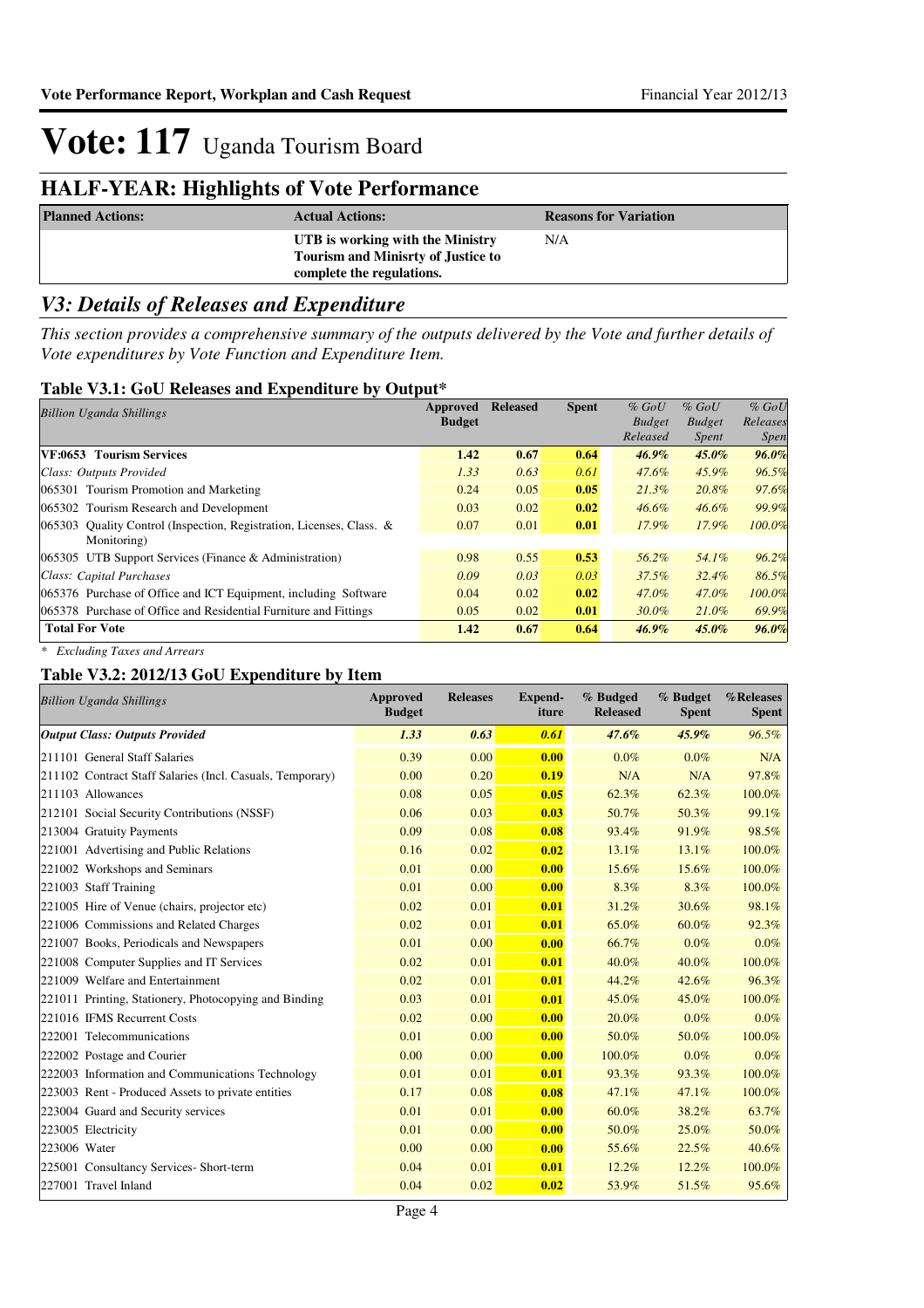## **HALF-YEAR: Highlights of Vote Performance**

| <b>Billion Uganda Shillings</b>                       | Approved<br><b>Budget</b> | <b>Releases</b> | Expend-<br>iture | % Budged<br><b>Released</b> | % Budget<br><b>Spent</b> | %Releases<br><b>Spent</b> |
|-------------------------------------------------------|---------------------------|-----------------|------------------|-----------------------------|--------------------------|---------------------------|
| 227002 Travel Abroad                                  | 0.02                      | 0.01            | 0.01             | 37.5%                       | 37.0%                    | 98.6%                     |
| 227003 Carriage, Haulage, Freight and Transport Hire  | 0.02                      | 0.01            | 0.01             | 39.4%                       | $35.3\%$                 | 89.7%                     |
| 227004 Fuel, Lubricants and Oils                      | 0.05                      | 0.03            | 0.03             | 64.3%                       | 64.3%                    | 100.0%                    |
| 228001 Maintenance - Civil                            | 0.01                      | 0.01            | 0.01             | 100.0%                      | 96.2%                    | 96.2%                     |
| 228002 Maintenance - Vehicles                         | 0.01                      | 0.01            | 0.01             | 66.7%                       | 66.7%                    | 100.0%                    |
| 228003 Maintenance Machinery, Equipment and Furniture | 0.01                      | 0.00            | 0.00             | 33.3%                       | $33.3\%$                 | 100.0%                    |
| 228004 Maintenance Other                              | 0.01                      | 0.00            | 0.00             | 57.1%                       | 57.1%                    | 99.9%                     |
| <b>Output Class: Capital Purchases</b>                | 0.09                      | 0.03            | 0.03             | 37.5%                       | $32.4\%$                 | 86.5%                     |
| 231005 Machinery and Equipment                        | 0.04                      | 0.02            | 0.02             | 47.0%                       | 47.0%                    | 100.0%                    |
| 231006 Furniture and Fixtures                         | 0.05                      | 0.02            | 0.01             | 30.0%                       | $21.0\%$                 | 69.9%                     |
| <b>Grand Total:</b>                                   | 1.42                      | 0.67            | 0.64             | $46.9\%$                    | 45.0%                    | $96.0\%$                  |
| <b>Total Excluding Taxes and Arrears:</b>             | 1.42                      | 0.67            | 0.64             | $46.9\%$                    | $45.0\%$                 | $96.0\%$                  |

### **Table V3.3: GoU Releases and Expenditure by Project and Programme\***

|                                         |               | . .             |              |               |               |              |
|-----------------------------------------|---------------|-----------------|--------------|---------------|---------------|--------------|
| <b>Billion Uganda Shillings</b>         | Approved      | <b>Released</b> | <b>Spent</b> | $%$ GoU       | $%$ GoU       | $%$ GoU      |
|                                         | <b>Budget</b> |                 |              | <b>Budget</b> | <b>Budget</b> | Releases     |
|                                         |               |                 |              | Released      | <i>Spent</i>  | <i>Spent</i> |
| <b>VF:0653 Tourism Services</b>         | 1.42          | 0.67            | 0.64         | $46.9\%$      | $45.0\%$      | 96.0%        |
| <b>Recurrent Programmes</b>             |               |                 |              |               |               |              |
| 01<br>Headquarters                      | 1.33          | 0.63            | 0.61         | 47.6%         | 45.9%         | 96.5%        |
| Development Projects                    |               |                 |              |               |               |              |
| Support to Uganda Tourism Board<br>1127 | 0.09          | 0.03            | 0.03         | $37.5\%$      | $32.4\%$      | 86.5%        |
| <b>Total For Vote</b>                   | 1.42          | 0.67            | 0.64         | $46.9\%$      | $45.0\%$      | 96.0%        |

*\* Excluding Taxes and Arrears*

### **Table V3.4: Donor Releases and Expenditure by Project and Programme\***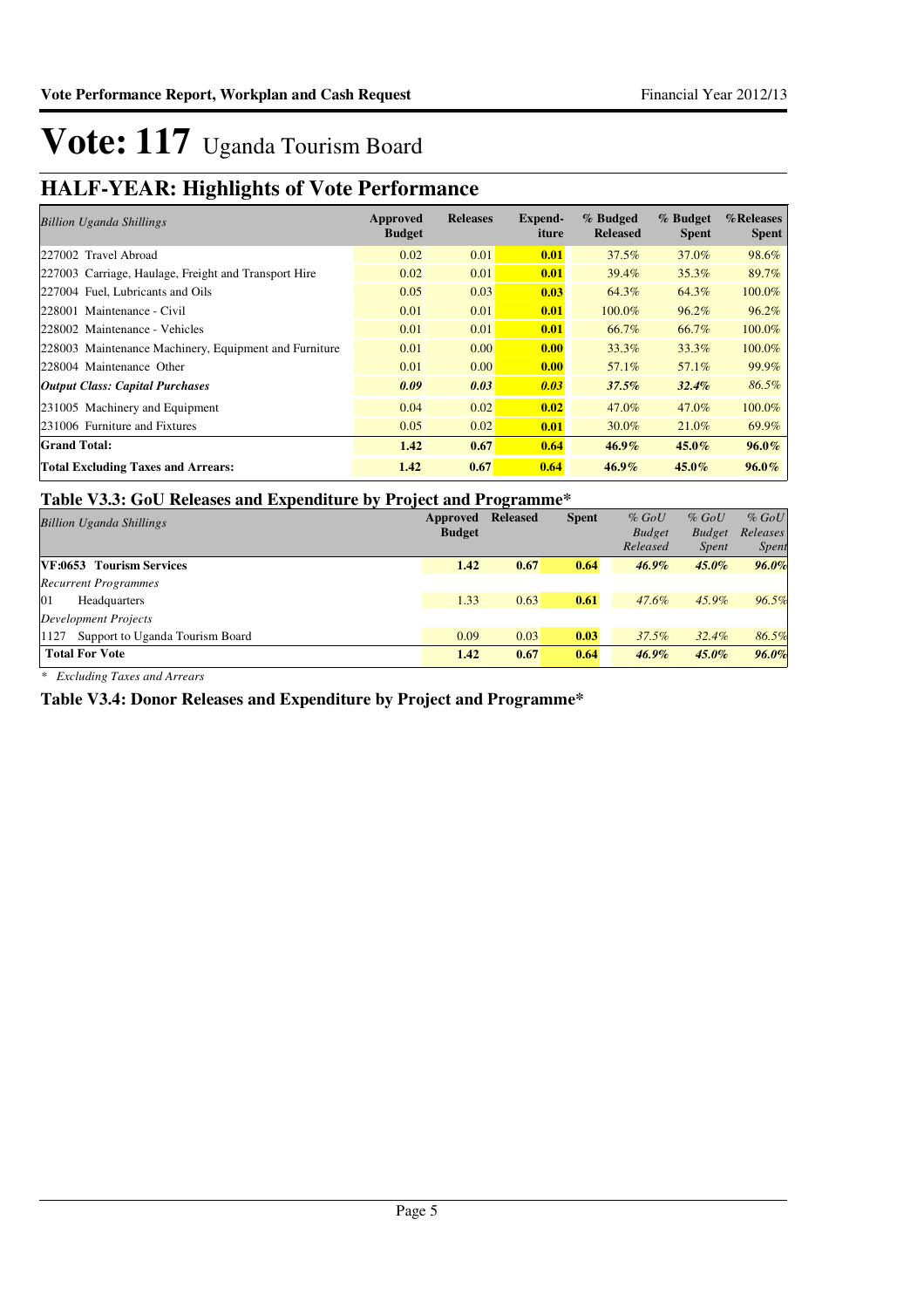## **QUARTER 2: Cumulative Outputs and Expenditure by End of Quarter**

| <b>Annual Planned Outputs and Cumulative Outputs Achieved by End of</b> | Cumulative Expenditures made by the End of the Quarter to |               |
|-------------------------------------------------------------------------|-----------------------------------------------------------|---------------|
| <b>Ouarter</b> (Quantity and Location)                                  | <b>Deliver Cumulative Outputs</b>                         | UShs Thousand |
|                                                                         |                                                           |               |

### **Vote Function: 0653 Tourism Services**

*Recurrent Programmes*

#### *Programme 01 Headquarters*

*Outputs Provided*

#### **06 5301 Tourism Promotion and Marketing Output:**

#### *Annual Planned Outputs:*

1,000 assorted promotional materials produced and/or distributed worldwide;

Participate in 1international tourism fairs, 1domestic events and fairs;

Organize 1 site activation trip for international media and tour operators

Organize the World Tourism day celebrations

*Cumulatie Outputs Achieved by the end of the Quarter:*

**Organised World Tourism Day celebrations which were held in Enttebe with the theme Tourism and sustainable energy powering sustainable development where a 3 day exhibition showcasing alternative energy and all Tourism actors.**

**UTB organised and co-ordinated Uganda's participation in 1 international exhibition, the British Bird Watching showcasing Uganda's numerous bird species. Birding is becoming one of the leading tourism segments in Uganda**

**UTB also showcased Uganda's 35th Ccommonwealth Wealth Judges Assembly**

**Over 5,000 assorted promotional materials were distributed worldwide through the British Bird Watching fair.Promotional materials where also distributed through the private sector and Ugandan Missions to France, Italy, Malta, Canada and Turkey.**

**UTB in collaboration with Land and Marine to produce a promotional maganize, Destination Uganda Magazine now the official magazine for UTB for both international and domestic exhibitions.9000 copies where published that have the tourism attractions in Uganda and copies are distributed at the fairs such as ITB Berlin, WTM 2012, Embassies** 

**UTB organised and coordinated Uganda"s participation in one international, the World Travel Market London 5th – 8th November 2012 a premier global event for the travel industry that takes place every year, for the past 31 years attracting nearly 46,000 travel industry professionals..**

**The Honorable Minister of Tourism, Wildlife and Heritage, Hon Mutagambwa Maria led the delegation for the annual WTM Fair. 20 tour companies participated in this year fair alongside Civil Aviation Authority and Uganda Wildlife Authority.**

**Uganda was •advertised in African Business Magazine .African Business Magazine is among the biggest-selling pan-African magazine in English that brings an African perspective to international reporting on the continent, Inspiring and always enlightening.It has a readership of 500,000. This magazine aims at covering real issues in terms of Tourism,** 

| <b>Spent</b> |
|--------------|
| 2,631        |
| 2,000        |
|              |
| 2,000        |
| 5,915        |
| 5,650        |
| 4.500        |
|              |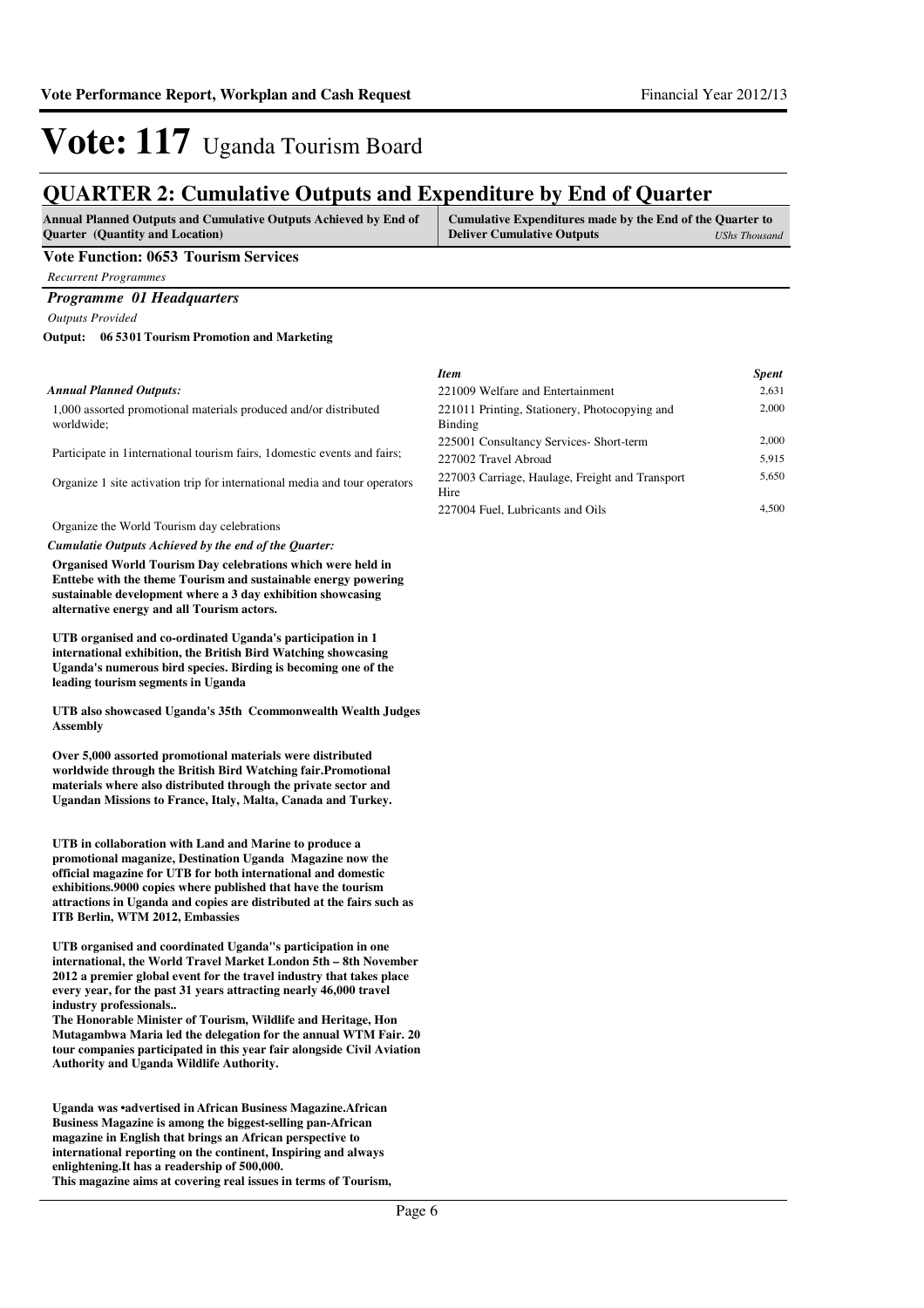### **QUARTER 2: Cumulative Outputs and Expenditure by End of Quarter**

| <b>Annual Planned Outputs and Cumulative Outputs Achieved by End of</b> | Cumulative Expenditures made by the End of the Quarter to |               |
|-------------------------------------------------------------------------|-----------------------------------------------------------|---------------|
| <b>Ouarter</b> (Quantity and Location)                                  | <b>Deliver Cumulative Outputs</b>                         | UShs Thousand |

#### **Vote Function: 0653 Tourism Services**

*Recurrent Programmes*

#### *Programme 01 Headquarters*

**Developments, Politics and Different Opinions among others.UTB designed a full-page advert showcase our snow capped Rwenzori mountains that was featured in the magazine that has a wide distribution of various executive lounges and onboard airlines like : British Airways, Lufthansa, Emirates, South African Airways, Kenya Airways,Ethiopian Airlines, Qatar Airways,Ghana International, SN Brussels, Fly 540, Air Seychelles,Air Zimbabwe, Arik Air,5 star hotels across Africa.**

#### **•FLY @50 FOR 50K**

**Civil Aviation Authority organized FLY @ 50-air show from the 14th -16th December 2012 to celebrate the Golden jubilee in commemoration of the international aviation week. The slogan for the show was FLY @50 FOR 50KUganda Tourism Board had a stand from which information was disseminated to the public offering a great avenue of marketing and promoting Uganda's tourism. We distributed information to about eight hundred people ranging from domestic tourists to foreign tourists.**

#### **•Busoga Tourism Expo 13th December 2012**

**The Busoga Tourism Expo under the theme: My Busoga, My Heritage, My Uganda was the first ever Expo in the region organized by the Busoga Parliamentary Group, Speaker of Parliament Rt : Hon: Kadaga in collaboration with the District leaders for the people of Busoga region to discover more about their culture. We distributed more than 200 booklets of Elegant Uganda, Posters and some other brochures to more than 200 people who visited our stall.**

**8.Domestic Tourism Promotion**

**•Participated in the Ngamba Island Promotion campaign** 

**•Participated in the launch of the Kasenge Resort i n Mukono as a birding destination**

**•Participated in the launching of the Uchumi domestic tourism campaign**

**•Planned media campaign with UBC TV has been constrained by the limited funding**

N/A *Reasons for Variation in performance*

| 50,560 | Total                     |
|--------|---------------------------|
| 0      | <b>Wage Recurrent</b>     |
| 50,560 | <b>Non Wage Recurrent</b> |
| 0      | <b>NTR</b>                |

#### **06 5302 Tourism Research and Development Output:**

|                                                               | <b>Item</b>                             | <b>Spent</b> |
|---------------------------------------------------------------|-----------------------------------------|--------------|
| <b>Annual Planned Outputs:</b>                                | 221009 Welfare and Entertainment        | 900          |
| Report on Tourism Vistor Profile and Expenditure              | 225001 Consultancy Services- Short-term | 3.000        |
|                                                               | 227001 Travel Inland                    | 6.228        |
| Report on vistor satisfaction with accomodation facilities.   | 227004 Fuel, Lubricants and Oils        | 5.000        |
| Report on Feasibility Study on introduction of a Tourism Levy |                                         |              |
| Cabinet Paper on Introduction of the Tourism Development Levy |                                         |              |

Monitoring Reports of UTB activities country wide,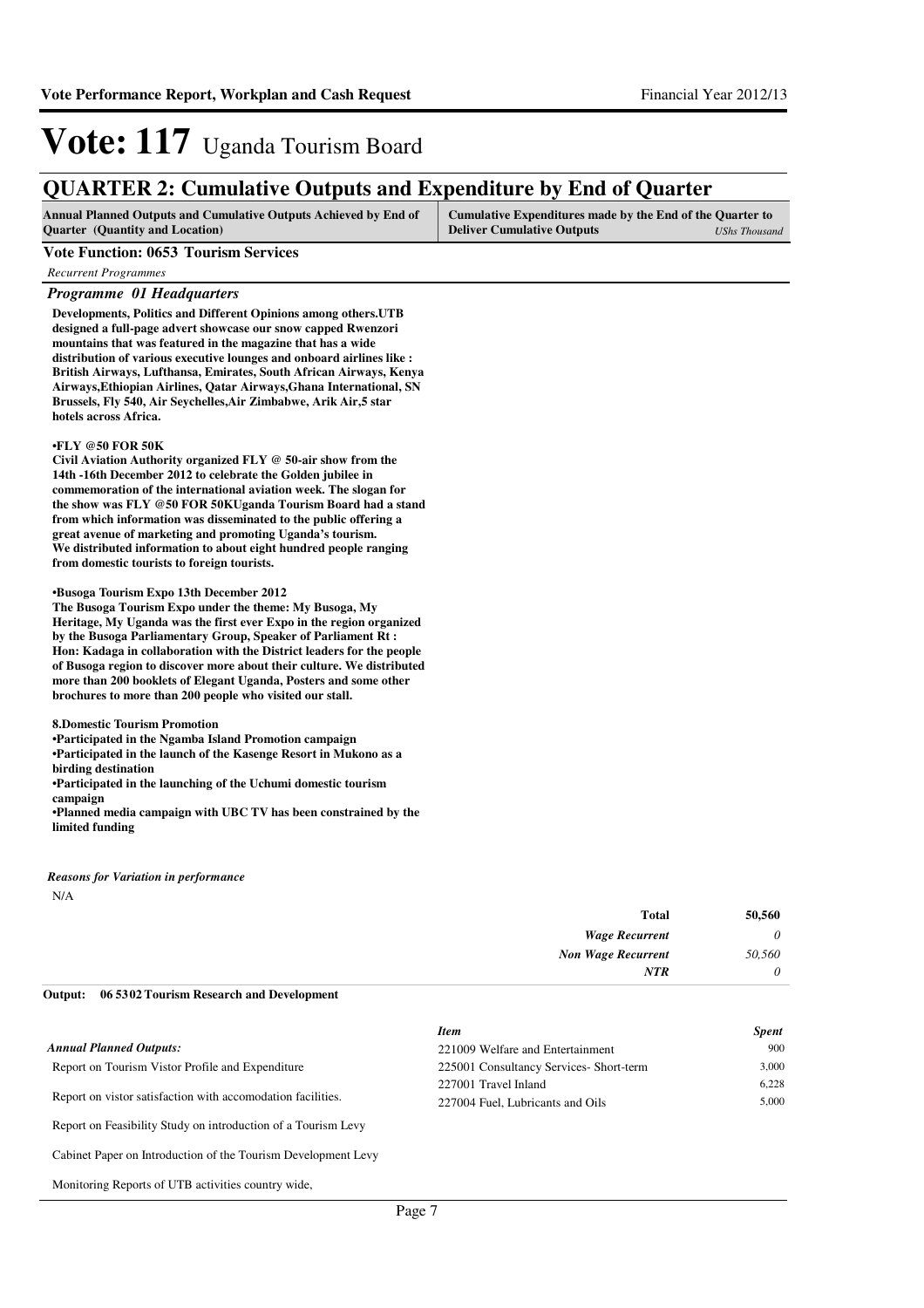## **QUARTER 2: Cumulative Outputs and Expenditure by End of Quarter**

| <b>Annual Planned Outputs and Cumulative Outputs Achieved by End of</b> | Cumulative Expenditures made by the End of the Quarter to |               |
|-------------------------------------------------------------------------|-----------------------------------------------------------|---------------|
| <b>Ouarter</b> (Quantity and Location)                                  | <b>Deliver Cumulative Outputs</b>                         | UShs Thousand |

### **Vote Function: 0653 Tourism Services**

| <b>Recurrent Programmes</b>                                                                                                                                                 |                                  |              |
|-----------------------------------------------------------------------------------------------------------------------------------------------------------------------------|----------------------------------|--------------|
| Programme 01 Headquarters                                                                                                                                                   |                                  |              |
| Cumulatie Outputs Achieved by the end of the Quarter:                                                                                                                       |                                  |              |
| Finalisation of the Tourism Development levy exploratory report<br>which was presented to tourism stakeholders and development<br>partners                                  |                                  |              |
| Monitoring Report on the Kigezi Tourism Cluster highlighting<br>challenges, successes of the cluster approach and opportunities for<br>replication in other areas produced. |                                  |              |
| Report on vistor satisfaction with accomodation facilities in<br>Murchision Falls and Entebbe highlighting strength and weakness in<br>the accommodation sector produced.   |                                  |              |
| <b>Reasons for Variation in performance</b>                                                                                                                                 |                                  |              |
| N/A                                                                                                                                                                         |                                  |              |
|                                                                                                                                                                             | <b>Total</b>                     | 15,128       |
|                                                                                                                                                                             | <b>Wage Recurrent</b>            | 0            |
|                                                                                                                                                                             | <b>Non Wage Recurrent</b>        | 15,128       |
|                                                                                                                                                                             | NTR                              | $\theta$     |
| Output:<br>06 5303 Quality Control (Inspection, Registration, Licenses, Class. & Monitoring)                                                                                |                                  |              |
|                                                                                                                                                                             | <b>Item</b>                      | <b>Spent</b> |
| <b>Annual Planned Outputs:</b>                                                                                                                                              | 227004 Fuel, Lubricants and Oils | 5,000        |
| 100 Tourism Facilities inspected                                                                                                                                            |                                  |              |
| 100 Tourism Facilities registered                                                                                                                                           |                                  |              |
| 50 accomodation and hospitality facilities Classified                                                                                                                       |                                  |              |
| Cumulatie Outputs Achieved by the end of the Quarter:                                                                                                                       |                                  |              |
| Since the regulations were not ready funds were used to participate<br>in marketing and promotional activities                                                              |                                  |              |
| <b>Reasons for Variation in performance</b>                                                                                                                                 |                                  |              |
|                                                                                                                                                                             |                                  |              |
| Since the regulations were not ready funds were used to participate in<br>marketing and promotional activities                                                              |                                  |              |
|                                                                                                                                                                             | <b>Total</b>                     | 12,300       |
|                                                                                                                                                                             | <b>Wage Recurrent</b>            | $\theta$     |
|                                                                                                                                                                             | <b>Non Wage Recurrent</b>        | 12,300       |
|                                                                                                                                                                             | <b>NTR</b>                       | $\theta$     |

*Annual Planned Outputs:*

#### **NONE** *Cumulatie Outputs Achieved by the end of the Quarter:*

*Reasons for Variation in performance*

N/A

| $\bf{0}$ | Total                     |
|----------|---------------------------|
| $\theta$ | <b>Wage Recurrent</b>     |
| 0        | <b>Non Wage Recurrent</b> |
|          | NTR                       |
|          |                           |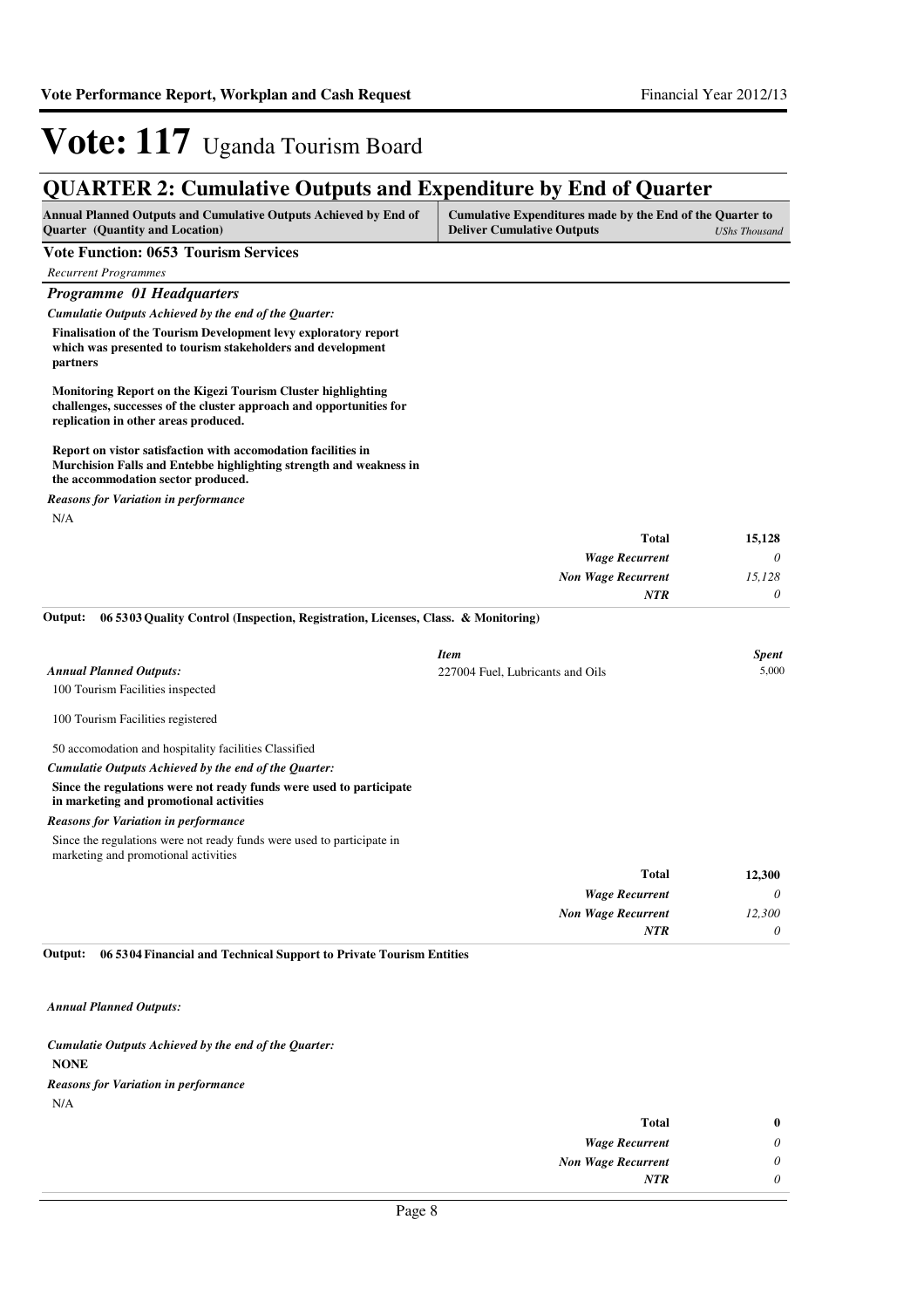## **QUARTER 2: Cumulative Outputs and Expenditure by End of Quarter**

| <b>Annual Planned Outputs and Cumulative Outputs Achieved by End of</b> | Cumulative Expenditures made by the End of the Quarter to |               |
|-------------------------------------------------------------------------|-----------------------------------------------------------|---------------|
| <b>Ouarter</b> (Quantity and Location)                                  | <b>Deliver Cumulative Outputs</b>                         | UShs Thousand |

#### **Vote Function: 0653 Tourism Services**

*Recurrent Programmes*

### *Programme 01 Headquarters*

**06 5305 UTB Support Services (Finance & Administration) Output:**

|                                                                                    | <b>Item</b>                                              | <b>Spent</b> |
|------------------------------------------------------------------------------------|----------------------------------------------------------|--------------|
| <b>Annual Planned Outputs:</b>                                                     | 211102 Contract Staff Salaries (Incl. Casuals,           | 190,675      |
| Logistic supplies and services.                                                    | Temporary)                                               |              |
| Effective and efficient administration, financial and human resource               | 211103 Allowances                                        | 48,557       |
| management.                                                                        | 212101 Social Security Contributions (NSSF)              | 27,749       |
| Sourcing and reccruitment of new staff.                                            | 213004 Gratuity Payments                                 | 83,395       |
| Cumulatie Outputs Achieved by the end of the Quarter:                              | 221006 Commissions and Related Charges                   | 12,000       |
| Effective and efficient administration, financial and human resource               | 221008 Computer Supplies and IT Services                 | 6.000        |
| management was done including payment of staff salaries, utilities                 | 221009 Welfare and Entertainment                         | 6,000        |
| and timely provision of logistics, supplies and services for all vote<br>functions | 221011 Printing, Stationery, Photocopying and<br>Binding | 11,333       |
| <b>Reasons for Variation in performance</b>                                        | 222001 Telecommunications                                | 4.000        |
| N/A                                                                                | 222003 Information and Communications                    | 9,333        |
|                                                                                    | Technology                                               |              |
|                                                                                    | 223003 Rent - Produced Assets to private entities        | 80,000       |
|                                                                                    | 223004 Guard and Security services                       | 3,823        |
|                                                                                    | 223005 Electricity                                       | 2.000        |
|                                                                                    | 223006 Water                                             | 812          |
|                                                                                    | 227001 Travel Inland                                     | 8,125        |
|                                                                                    | 227004 Fuel, Lubricants and Oils                         | 15,350       |
|                                                                                    | 228001 Maintenance - Civil                               | 7,694        |
|                                                                                    | 228002 Maintenance - Vehicles                            | 8,000        |
|                                                                                    | 228003 Maintenance Machinery, Equipment and<br>Furniture | 2,000        |
|                                                                                    | 228004 Maintenance Other                                 | 3,997        |
|                                                                                    | <b>Total</b>                                             | 530,844      |
|                                                                                    | <b>Wage Recurrent</b>                                    | 190,675      |
|                                                                                    | <b>Non Wage Recurrent</b>                                | 340,169      |
|                                                                                    | <b>NTR</b>                                               | 0            |
|                                                                                    |                                                          |              |

*Development Projects*

### *Project 1127 Support to Uganda Tourism Board Capital Purchases*

**06 5371 Acquisition of Land by Government Output:**

*Annual Planned Outputs:*

**N/A** *Cumulatie Outputs Achieved by the end of the Quarter:* N/A *Reasons for Variation in performance*

| $0.6$ and $0.6$ $0.7$ $0.7$ $0.00$ $0.000$ $0.000$ $0.000$ $0.000$ $0.000$ $0.000$ $0.000$ $0.000$ $0.000$ $0.000$ $0.000$ $0.000$ $0.000$ $0.000$ $0.000$ $0.000$ $0.000$ $0.000$ $0.000$ $0.000$ $0.000$ $0.000$ $0.000$ $0$ |                          |  |
|--------------------------------------------------------------------------------------------------------------------------------------------------------------------------------------------------------------------------------|--------------------------|--|
|                                                                                                                                                                                                                                | NTR                      |  |
|                                                                                                                                                                                                                                | <b>Donor Development</b> |  |
|                                                                                                                                                                                                                                | <b>GoU</b> Development   |  |
|                                                                                                                                                                                                                                | <b>Total</b>             |  |

**Output: 06 5372 Government Buildings and Administrative Infrastructure**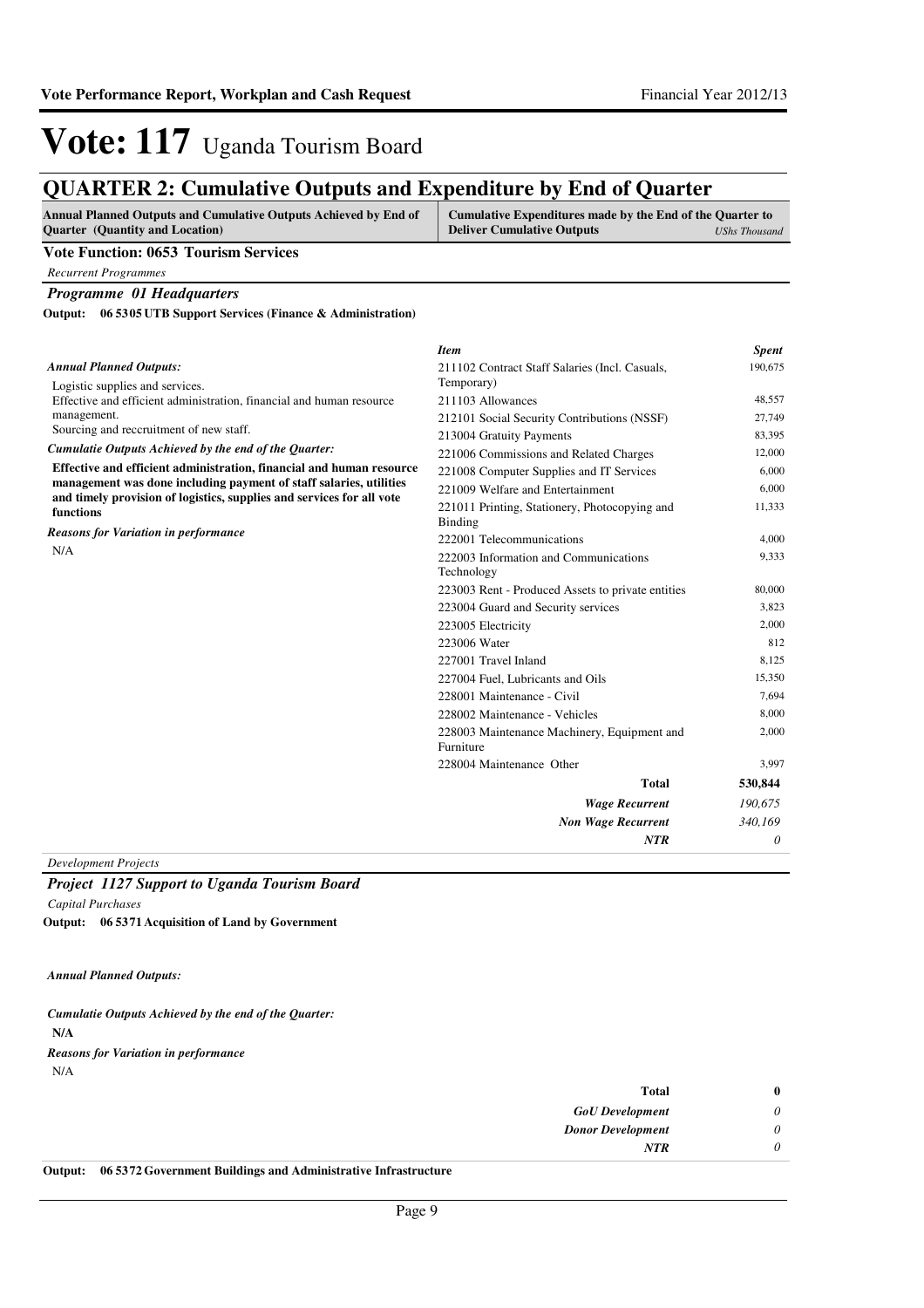## **QUARTER 2: Cumulative Outputs and Expenditure by End of Quarter**

| <b>Annual Planned Outputs and Cumulative Outputs Achieved by End of</b> | Cumulative Expenditures made by the End of the Quarter to |               |
|-------------------------------------------------------------------------|-----------------------------------------------------------|---------------|
| <b>Quarter</b> (Quantity and Location)                                  | <b>Deliver Cumulative Outputs</b>                         | UShs Thousand |

### **Vote Function: 0653 Tourism Services**

*Development Projects*

*Project 1127 Support to Uganda Tourism Board*

*Annual Planned Outputs:*

**N/A** *Cumulatie Outputs Achieved by the end of the Quarter:* N/A *Reasons for Variation in performance*

| <b>Total</b>             | $\bf{0}$ |
|--------------------------|----------|
| <b>GoU</b> Development   | 0        |
| <b>Donor Development</b> | 0        |
| <b>NTR</b>               | 0        |

**06 5373 Roads, Streets and Highways Output:**

*Annual Planned Outputs:*

**N/A** *Cumulatie Outputs Achieved by the end of the Quarter:* N/A *Reasons for Variation in performance*

| $\bf{0}$ | <b>Total</b>             |
|----------|--------------------------|
| $\theta$ | <b>GoU</b> Development   |
| $\theta$ | <b>Donor Development</b> |
|          | <b>NTR</b>               |
|          |                          |

#### **06 5374 Major Bridges Output:**

*Annual Planned Outputs:*

**N/A** *Cumulatie Outputs Achieved by the end of the Quarter:* N/A *Reasons for Variation in performance*

| $\bf{0}$ | <b>Total</b>             |
|----------|--------------------------|
| 0        | <b>GoU</b> Development   |
| $\theta$ | <b>Donor Development</b> |
|          | <b>NTR</b>               |
|          |                          |

#### **06 5375 Purchase of Motor Vehicles and Other Transport Equipment Output:**

*Annual Planned Outputs:*

**N/A** *Cumulatie Outputs Achieved by the end of the Quarter:* N/A *Reasons for Variation in performance*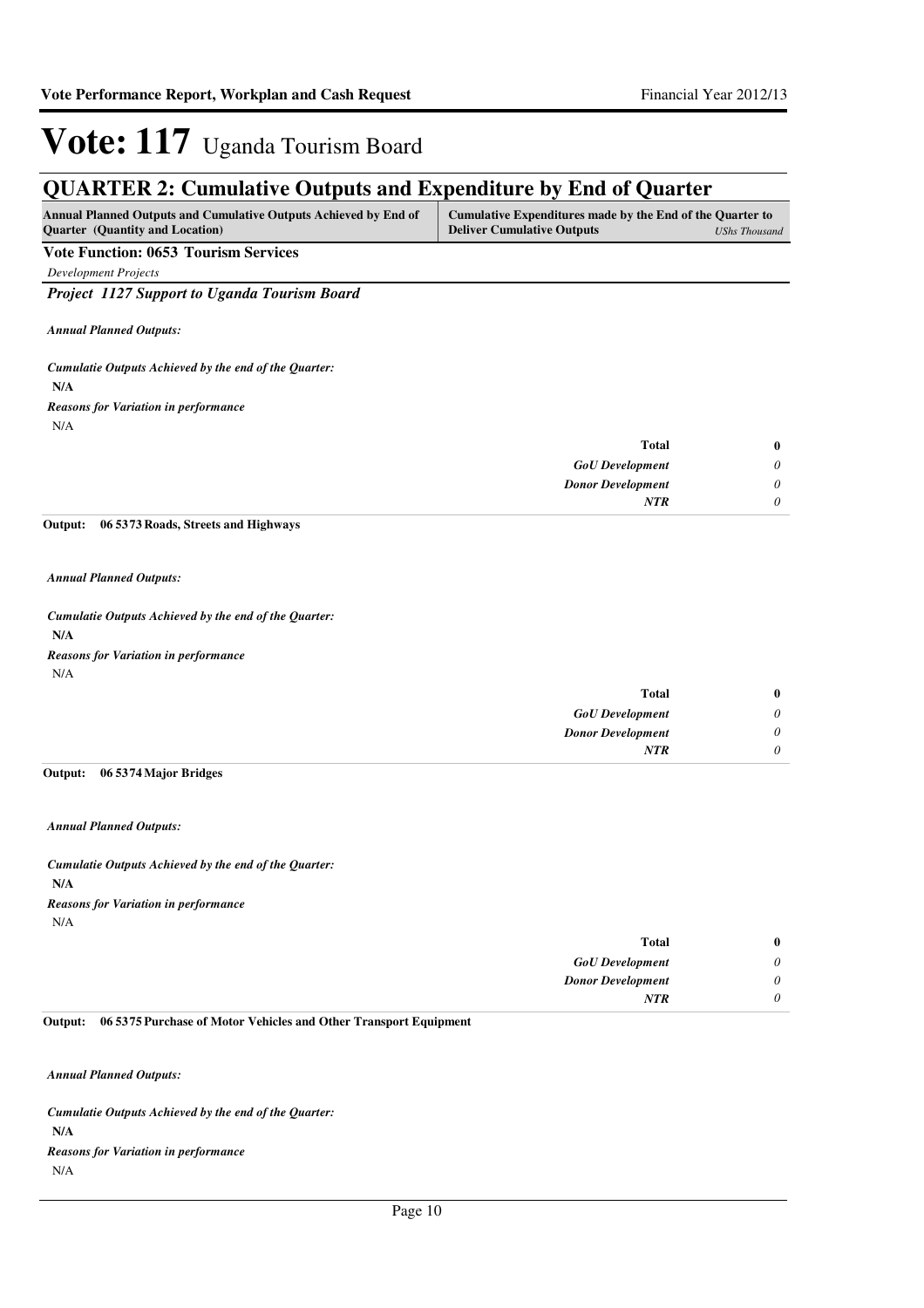| <b>QUARTER 2: Cumulative Outputs and Expenditure by End of Quarter</b>                              |                                                                                                |                       |
|-----------------------------------------------------------------------------------------------------|------------------------------------------------------------------------------------------------|-----------------------|
| Annual Planned Outputs and Cumulative Outputs Achieved by End of<br>Quarter (Quantity and Location) | Cumulative Expenditures made by the End of the Quarter to<br><b>Deliver Cumulative Outputs</b> | <b>UShs Thousand</b>  |
| <b>Vote Function: 0653 Tourism Services</b>                                                         |                                                                                                |                       |
| <b>Development Projects</b>                                                                         |                                                                                                |                       |
| Project 1127 Support to Uganda Tourism Board                                                        |                                                                                                |                       |
|                                                                                                     | Total                                                                                          | $\bf{0}$              |
|                                                                                                     | <b>GoU</b> Development                                                                         | 0                     |
|                                                                                                     | <b>Donor Development</b>                                                                       | 0                     |
|                                                                                                     | <b>NTR</b>                                                                                     | 0                     |
| 06 53 76 Purchase of Office and ICT Equipment, including Software<br>Output:                        |                                                                                                |                       |
|                                                                                                     | <b>Item</b>                                                                                    | Spent                 |
| <b>Annual Planned Outputs:</b>                                                                      | 231005 Machinery and Equipment                                                                 | 19,271                |
|                                                                                                     |                                                                                                |                       |
| 2Heavy duty printers                                                                                |                                                                                                |                       |
| 4Laptops<br>and It software and licenses                                                            |                                                                                                |                       |
| Cumulatie Outputs Achieved by the end of the Quarter:                                               |                                                                                                |                       |
| branding of National theatre office                                                                 |                                                                                                |                       |
| <b>Reasons for Variation in performance</b>                                                         |                                                                                                |                       |
| N/A                                                                                                 |                                                                                                |                       |
|                                                                                                     | <b>Total</b>                                                                                   | 19,271                |
|                                                                                                     | <b>GoU</b> Development                                                                         | 19,271                |
|                                                                                                     | <b>Donor Development</b>                                                                       | $\boldsymbol{\theta}$ |
|                                                                                                     | NTR                                                                                            | 0                     |
| Output:<br>06 5377 Purchase of Specialised Machinery & Equipment                                    |                                                                                                |                       |
| <b>Annual Planned Outputs:</b>                                                                      |                                                                                                |                       |
|                                                                                                     |                                                                                                |                       |
| Cumulatie Outputs Achieved by the end of the Quarter:                                               |                                                                                                |                       |
| N/A                                                                                                 |                                                                                                |                       |
| <b>Reasons for Variation in performance</b>                                                         |                                                                                                |                       |
| N/A                                                                                                 |                                                                                                |                       |
|                                                                                                     | Total                                                                                          | $\bf{0}$              |
|                                                                                                     | ${\it GoU}$ Development                                                                        | 0                     |
|                                                                                                     | <b>Donor Development</b>                                                                       | 0                     |
| 06 5378 Purchase of Office and Residential Furniture and Fittings<br>Output:                        | <b>NTR</b>                                                                                     | 0                     |
|                                                                                                     |                                                                                                |                       |
|                                                                                                     | <b>Item</b>                                                                                    | Spent                 |
| <b>Annual Planned Outputs:</b>                                                                      | 231006 Furniture and Fixtures                                                                  | 10,957                |
| 3 Work staions, board room chairs and tables                                                        |                                                                                                |                       |
| Cumulatie Outputs Achieved by the end of the Quarter:                                               |                                                                                                |                       |

### **Furniture and fixtures for national theatre office**

*Reasons for Variation in performance*

N/A

| 10,957 | <b>Total</b>             |
|--------|--------------------------|
| 10,957 | <b>GoU</b> Development   |
| 0      | <b>Donor Development</b> |
| 0      | <b>NTR</b>               |
|        |                          |

**Output: 06 5379 Acquisition of Other Capital Assets**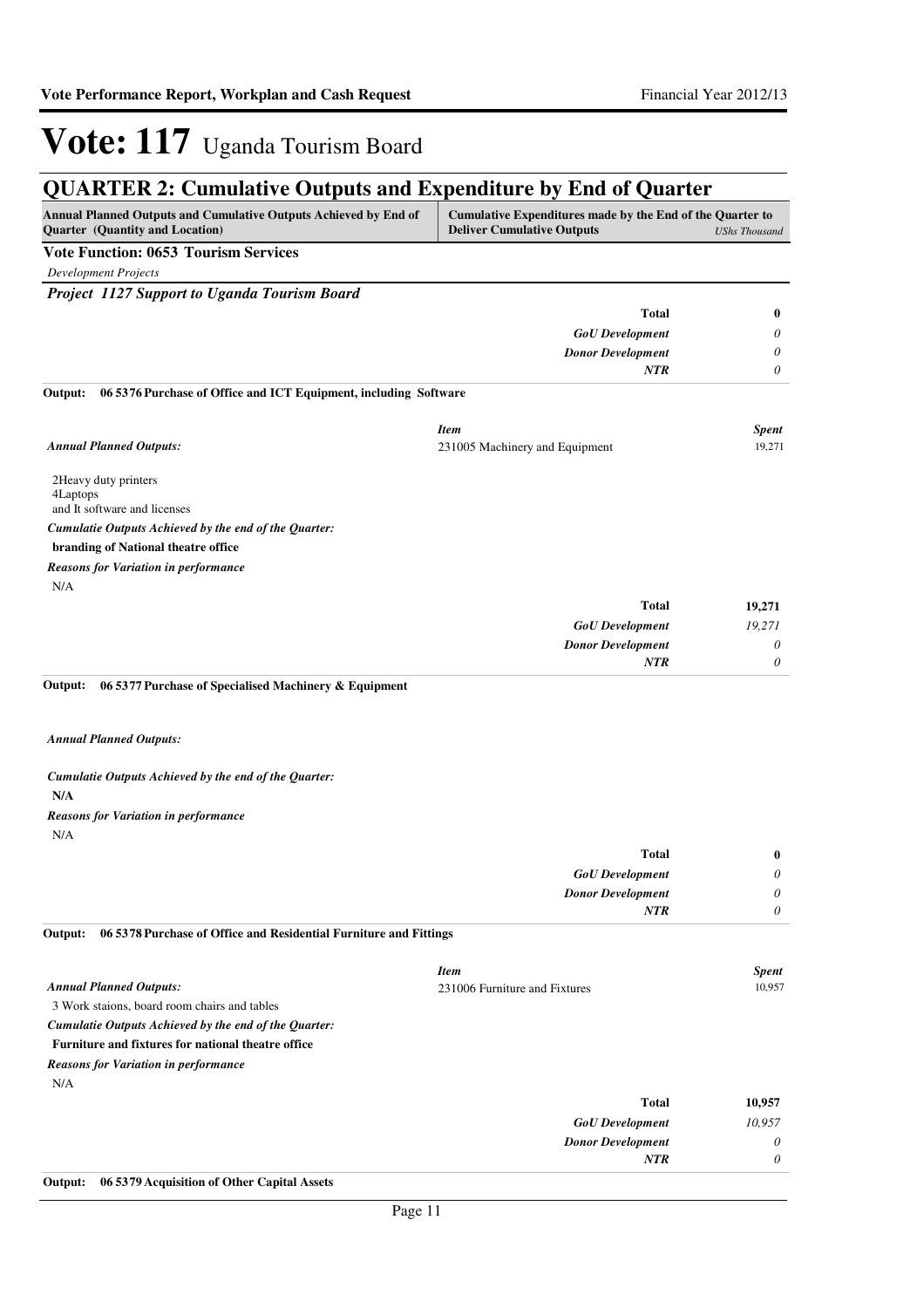## **QUARTER 2: Cumulative Outputs and Expenditure by End of Quarter**

| <b>Annual Planned Outputs and Cumulative Outputs Achieved by End of</b> | Cumulative Expenditures made by the End of the Quarter to |               |
|-------------------------------------------------------------------------|-----------------------------------------------------------|---------------|
| <b>Ouarter</b> (Quantity and Location)                                  | <b>Deliver Cumulative Outputs</b>                         | UShs Thousand |

### **Vote Function: 0653 Tourism Services**

*Development Projects*

*Project 1127 Support to Uganda Tourism Board*

*Annual Planned Outputs:*

**N/A** *Cumulatie Outputs Achieved by the end of the Quarter:* N/A *Reasons for Variation in performance*

| $\bf{0}$ | <b>Total</b>             |
|----------|--------------------------|
| 0        | <b>GoU</b> Development   |
| 0        | <b>Donor Development</b> |
| 0        | <b>NTR</b>               |
|          |                          |

*Outputs Provided*

**06 5301 Tourism Promotion and Marketing Output:**

*Annual Planned Outputs:*

**N/A** *Cumulatie Outputs Achieved by the end of the Quarter:* N/A *Reasons for Variation in performance*

| $\bf{0}$ | <b>Total</b>             |
|----------|--------------------------|
| $\theta$ | <b>GoU</b> Development   |
| 0        | <b>Donor Development</b> |
| 0        | <b>NTR</b>               |

#### **06 5302 Tourism Research and Development Output:**

*Annual Planned Outputs:*

**N/A** *Cumulatie Outputs Achieved by the end of the Quarter:* N/A *Reasons for Variation in performance*

| $\bf{0}$                    | <b>Total</b>             |
|-----------------------------|--------------------------|
| $\boldsymbol{\mathsf{\nu}}$ | <b>GoU</b> Development   |
| U                           | <b>Donor Development</b> |
| U                           | <b>NTR</b>               |
|                             |                          |

**06 5303 Quality Control (Inspection, Registration, Licenses, Class. & Monitoring) Output:**

*Annual Planned Outputs:*

**N/A** *Cumulatie Outputs Achieved by the end of the Quarter:* N/A *Reasons for Variation in performance*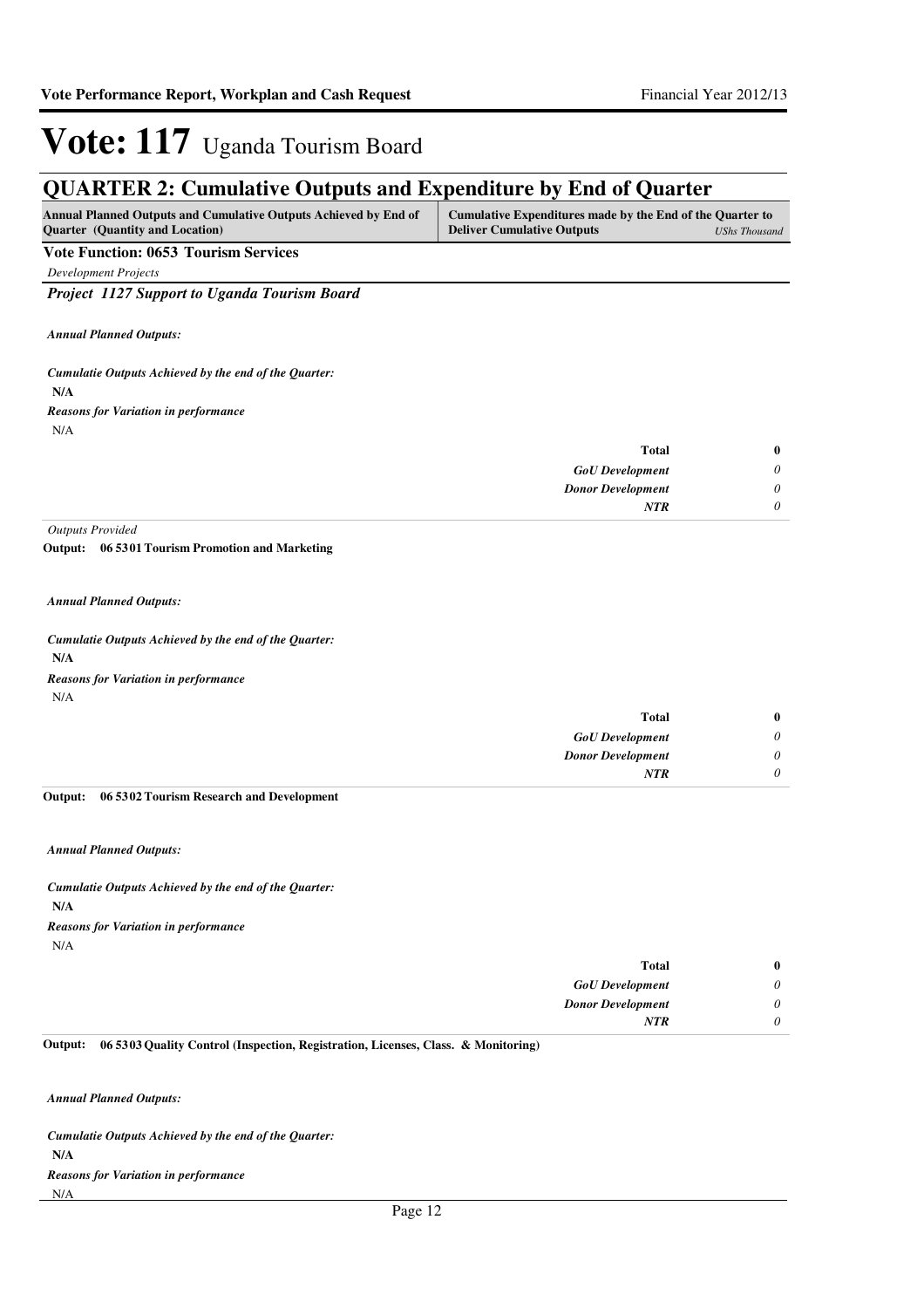## **QUARTER 2: Cumulative Outputs and Expenditure by End of Quarter**

| Cumulative Expenditures made by the End of the Quarter to<br><b>Annual Planned Outputs and Cumulative Outputs Achieved by End of</b><br><b>Ouarter</b> (Quantity and Location)<br><b>Deliver Cumulative Outputs</b><br>UShs Thousand |  |
|--------------------------------------------------------------------------------------------------------------------------------------------------------------------------------------------------------------------------------------|--|
|                                                                                                                                                                                                                                      |  |
|                                                                                                                                                                                                                                      |  |

**Vote Function: 0653 Tourism Services**

*Development Projects*

*Project 1127 Support to Uganda Tourism Board*

| <b>Total</b>             |  |
|--------------------------|--|
| <b>GoU</b> Development   |  |
| <b>Donor Development</b> |  |
| <b>NTR</b>               |  |
|                          |  |

**06 5304 Financial and Technical Support to Private Tourism Entities Output:**

*Annual Planned Outputs:*

**N/A** *Cumulatie Outputs Achieved by the end of the Quarter:* N/A *Reasons for Variation in performance*

| $\bf{0}$ | <b>Total</b>             |
|----------|--------------------------|
| 0        | <b>GoU</b> Development   |
| 0        | <b>Donor Development</b> |
| 0        | <b>NTR</b>               |

**06 5305 UTB Support Services (Finance & Administration) Output:**

*Annual Planned Outputs:*

**N/A** *Cumulatie Outputs Achieved by the end of the Quarter: Reasons for Variation in performance*

N/A

| <b>Total</b>              | $\bf{0}$ |
|---------------------------|----------|
| <b>GoU</b> Development    | $\theta$ |
| <b>Donor Development</b>  | $\theta$ |
| NTR                       | $\theta$ |
| <b>GRAND TOTAL</b>        | 639,059  |
| <b>Wage Recurrent</b>     | 190,675  |
| <b>Non Wage Recurrent</b> | 418,156  |
| <b>GoU</b> Development    | 30,228   |
| <b>Donor Development</b>  | $\theta$ |
| NTR                       | $\theta$ |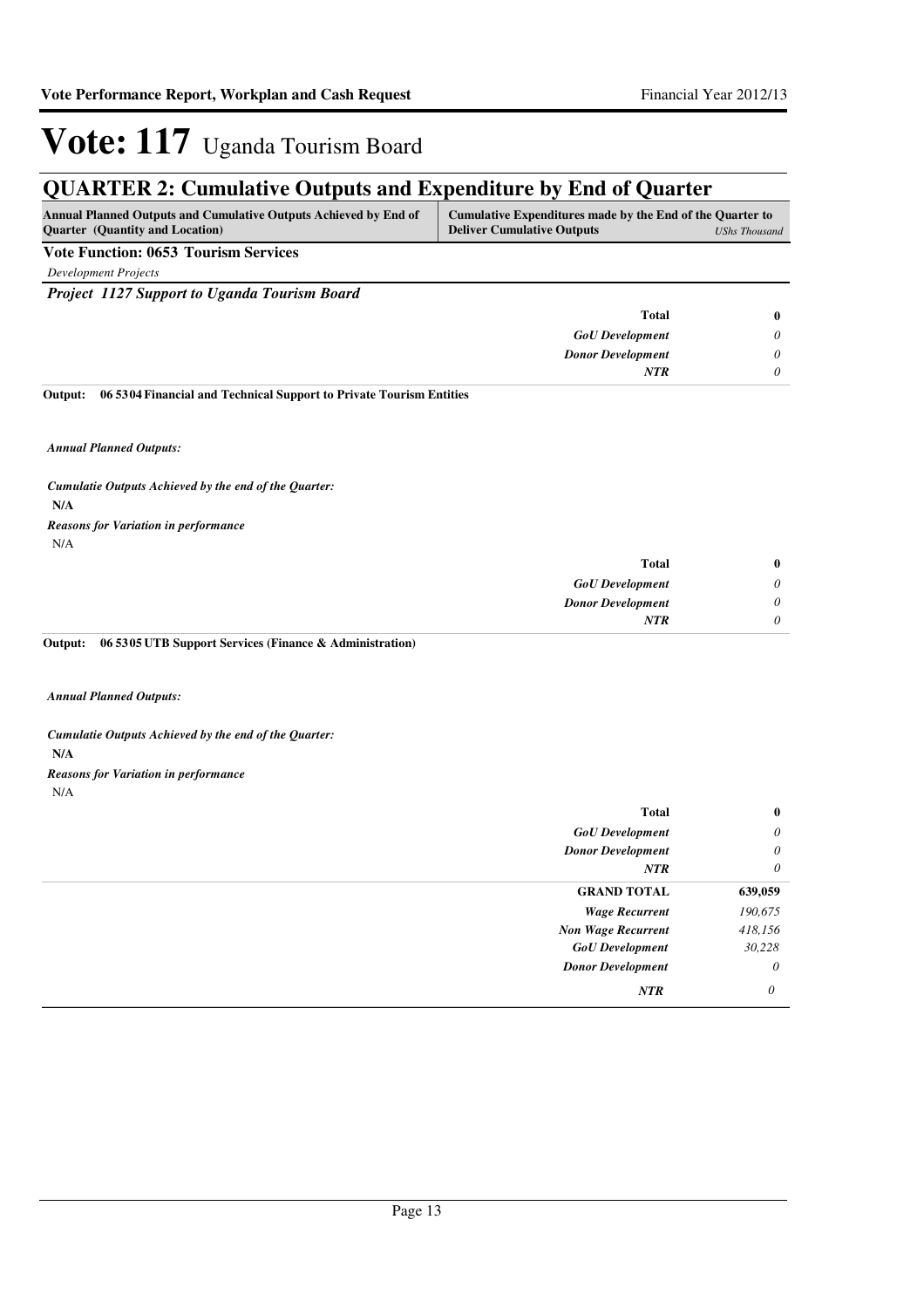## **QUARTER 2: Outputs and Expenditure in Quarter**

| <b>Planned and Actual Outputs in Quarter</b> | <b>Expenditures incurred in the Quarter to deliver outputs</b> |
|----------------------------------------------|----------------------------------------------------------------|
| (Quantity and Location)                      | <b>UShs Thousand</b>                                           |
| <b>Vote Function: 0653 Tourism Services</b>  |                                                                |
| Recurrent Programmes                         |                                                                |
| <b>Programme 01 Headquarters</b>             |                                                                |
| <b>Outputs Provided</b>                      |                                                                |

**06 5301 Tourism Promotion and Marketing Output:**

#### *Outputs Planned in Quarter:*

5,000 assorted promotional materials produced and/or distributed worldwide;

Participate in 1 international tourism fair and 1 domestic event

Participate in the Golden Jubillee celebrations for Uganda's Independence,

#### *Actual Outputs Achieved in Quarter:*

**UTB in collaboration with Land and Marine to produce a promotional maganize, Destination Uganda Magazine now the official magazine for UTB for both international and domestic exhibitions.9000 copies where published that have the tourism attractions in Uganda and copies are distributed at the fairs such as ITB Berlin, WTM 2012, Embassies** 

**UTB organised and coordinated Uganda"s participation in one international, the World Travel Market London 5th – 8th November 2012 a premier global event for the travel industry that takes place every year, for the past 31 years attracting nearly 46,000 travel industry professionals..**

**The Honorable Minister of Tourism, Wildlife and Heritage, Hon Mutagambwa Maria led the delegation for the annual WTM Fair. 20 tour companies participated in this year fair alongside Civil Aviation Authority and Uganda Wildlife Authority.**

**Uganda was •advertised in African Business Magazine .African Business Magazine is among the biggest-selling pan-African magazine in English that brings an African perspective to international reporting on the continent, Inspiring and always enlightening.It has a readership of 500,000.**

**This magazine aims at covering real issues in terms of Tourism, Developments, Politics and Different Opinions among others.UTB designed a full-page advert showcase our snow capped Rwenzori mountains that was featured in the magazine that has a wide distribution of various executive lounges and onboard airlines like : British Airways, Lufthansa, Emirates, South African Airways, Kenya Airways,Ethiopian Airlines, Qatar Airways,Ghana International, SN Brussels, Fly 540, Air Seychelles,Air Zimbabwe, Arik Air,5 star hotels across Africa.**

#### **•FLY @50 FOR 50K**

**Civil Aviation Authority organized FLY @ 50-air show from the 14th -16th December 2012 to celebrate the Golden jubilee in commemoration of the international aviation week. The slogan for the show was FLY @50 FOR 50KUganda Tourism Board had a stand from which information was disseminated to the public offering a great avenue of marketing and promoting Uganda's tourism. We distributed information to about eight hundred people ranging from domestic tourists to foreign tourists.**

**•Busoga Tourism Expo 13th December 2012 The Busoga Tourism Expo under the theme: My Busoga, My** 

| Item                                                     | <b>Spent</b> |
|----------------------------------------------------------|--------------|
| 221009 Welfare and Entertainment                         | 1,631        |
| 221011 Printing, Stationery, Photocopying and<br>Binding | 2,000        |
| 225001 Consultancy Services- Short-term                  | 2.000        |
| 227002 Travel Abroad                                     | 5,915        |
| 227003 Carriage, Haulage, Freight and Transport<br>Hire  | 350          |
| 227004 Fuel, Lubricants and Oils                         | 2.000        |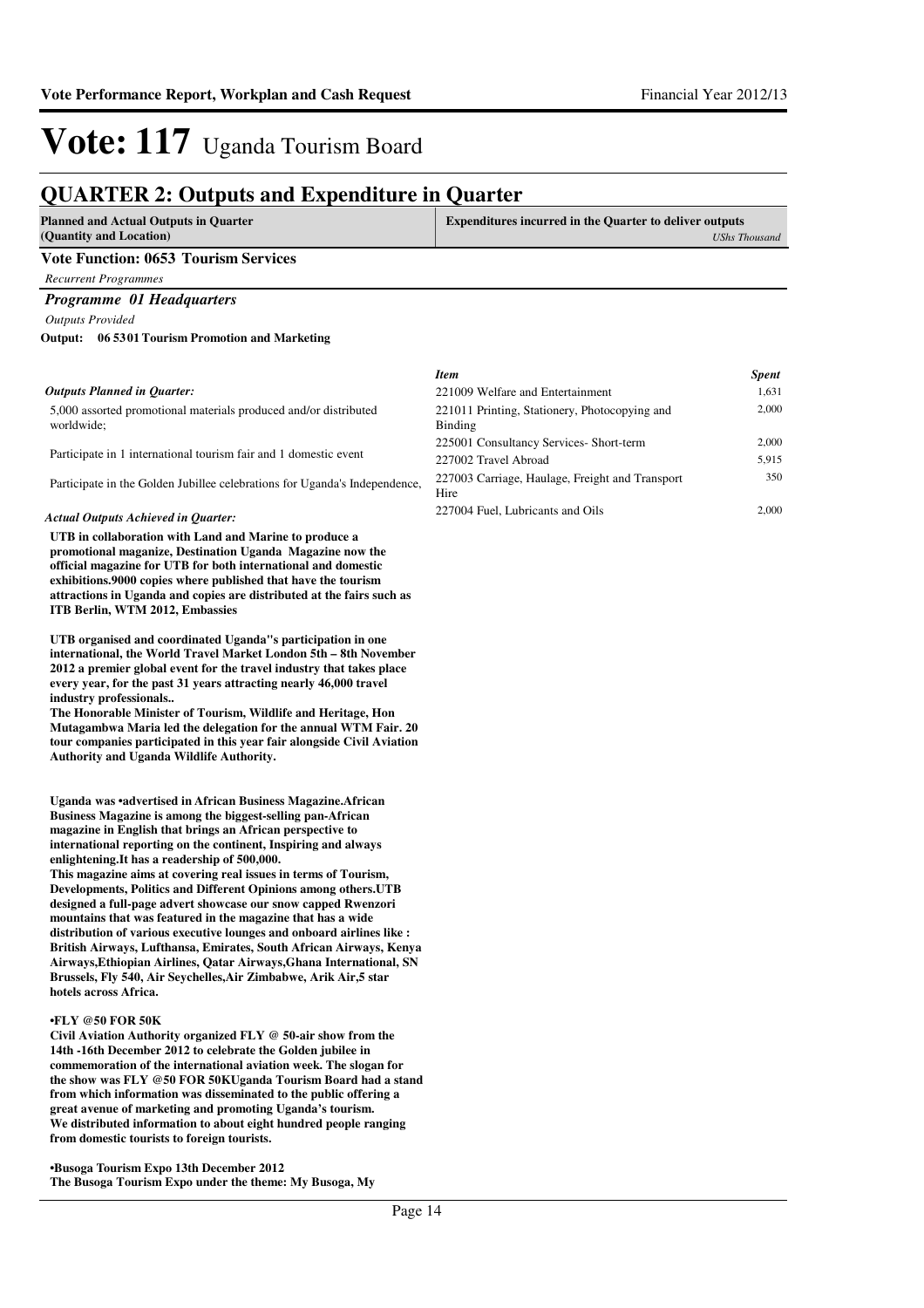### **QUARTER 2: Outputs and Expenditure in Quarter**

| <b>Planned and Actual Outputs in Quarter</b><br>(Quantity and Location) | <b>Expenditures incurred in the Quarter to deliver outputs</b><br>UShs Thousand |
|-------------------------------------------------------------------------|---------------------------------------------------------------------------------|
| <b>Vote Function: 0653 Tourism Services</b>                             |                                                                                 |
| Recurrent Programmes                                                    |                                                                                 |
| <b>Programme 01 Headquarters</b>                                        |                                                                                 |

**Heritage, My Uganda was the first ever Expo in the region organized by the Busoga Parliamentary Group, Speaker of Parliament Rt : Hon: Kadaga in collaboration with the District leaders for the people of Busoga region to discover more about their culture. We distributed more than 200 booklets of Elegant Uganda, Posters and some other brochures to more than 200 people who visited our stall.**

**8.Domestic Tourism Promotion**

**•Participated in the Ngamba Island Promotion campaign •Participated in the launch of the Kasenge Resort i n Mukono as a** 

**birding destination**

**•Participated in the launching of the Uchumi domestic tourism** 

**campaign**

**•Planned media campaign with UBC TV has been constrained by the limited funding**

*Reasons for Variation in performance*

| × |
|---|
|   |

| 13,896   | <b>Total</b>              |
|----------|---------------------------|
| $\theta$ | <b>Wage Recurrent</b>     |
| 13,896   | <b>Non Wage Recurrent</b> |
| $\theta$ | <b>NTR</b>                |

#### **06 5302 Tourism Research and Development Output:**

|                                                                        | <b>Item</b>                            | <b>Spent</b> |
|------------------------------------------------------------------------|----------------------------------------|--------------|
| <b>Outputs Planned in Ouarter:</b>                                     | 221009 Welfare and Entertainment       | 900          |
| Report on Feasibility Study on introduction of a Tourism Levy produced | 225001 Consultancy Services-Short-term | 3.000        |
| Monitoring Reports of UTB activities country wide.                     | 227001 Travel Inland                   | 2.630        |
|                                                                        | 227004 Fuel. Lubricants and Oils       | 2.500        |
| <b>Actual Outputs Achieved in Ouarter:</b>                             |                                        |              |
| Report on vistor satisfaction with accomodation facilities in          |                                        |              |
| Murchision Falls and Entebbe highlighting strength and weakness in     |                                        |              |

**the accommodation sector produced.**

N/A *Reasons for Variation in performance*

| 9,030    | <b>Total</b>              |
|----------|---------------------------|
| $\theta$ | <b>Wage Recurrent</b>     |
| 9,030    | <b>Non Wage Recurrent</b> |
| 0        | <b>NTR</b>                |
|          |                           |

#### **06 5303 Quality Control (Inspection, Registration, Licenses, Class. & Monitoring) Output:**

|                                                                                                                | <b>Item</b>                      | <b>Spent</b> |
|----------------------------------------------------------------------------------------------------------------|----------------------------------|--------------|
| <b>Outputs Planned in Quarter:</b>                                                                             | 227004 Fuel, Lubricants and Oils | 2.500        |
| 20 Tourism Facilities inspected                                                                                |                                  |              |
| 20 Tourism Facilities registered                                                                               |                                  |              |
| 10 Hotels Classified                                                                                           |                                  |              |
| <b>Actual Outputs Achieved in Ouarter:</b>                                                                     |                                  |              |
| Since the regulations were not ready funds were used to participate<br>in marketing and promotional activities |                                  |              |
| <b>Reasons for Variation in performance</b>                                                                    |                                  |              |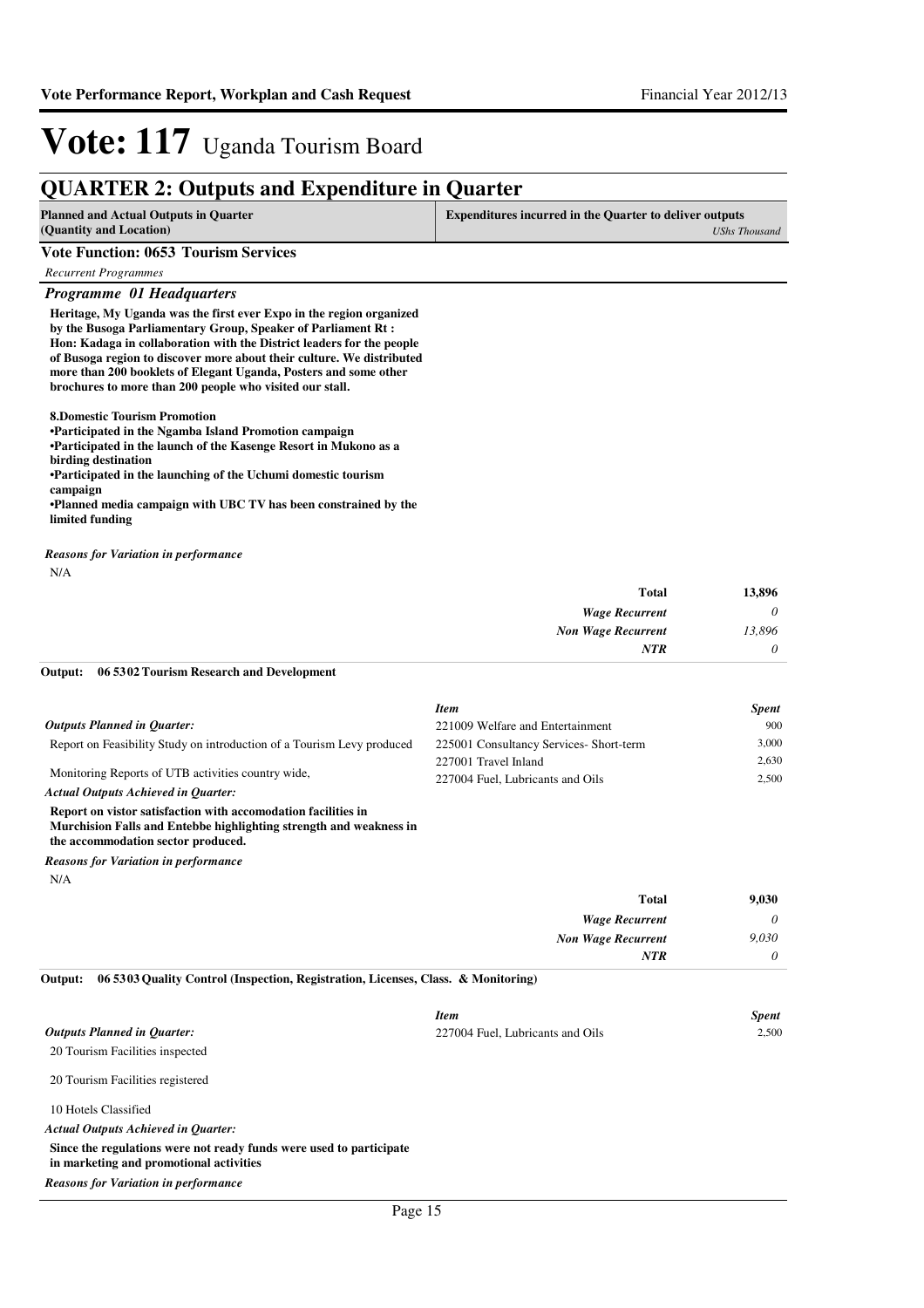## **QUARTER 2: Outputs and Expenditure in Quarter**

| <b>Planned and Actual Outputs in Quarter</b><br>(Quantity and Location) | <b>Expenditures incurred in the Quarter to deliver outputs</b><br><b>UShs Thousand</b> |
|-------------------------------------------------------------------------|----------------------------------------------------------------------------------------|
| <b>Vote Function: 0653 Tourism Services</b>                             |                                                                                        |
| <b>Recurrent Programmes</b>                                             |                                                                                        |
| <b>Programme 01 Headquarters</b>                                        |                                                                                        |
| Since the regulations were not ready funds were used to participate in  |                                                                                        |

marketing and promotional activities

| 2,500    | <b>Total</b>              |
|----------|---------------------------|
| $\theta$ | <b>Wage Recurrent</b>     |
| 2,500    | <b>Non Wage Recurrent</b> |
| $\theta$ | <b>NTR</b>                |
|          |                           |

**06 5304 Financial and Technical Support to Private Tourism Entities Output:**

none **NONE** *Actual Outputs Achieved in Quarter: Outputs Planned in Quarter:* N/A *Reasons for Variation in performance*

| <b>Total</b>              | $\bf{0}$ |
|---------------------------|----------|
| <b>Wage Recurrent</b>     | $\theta$ |
| <b>Non Wage Recurrent</b> | $\theta$ |
| NTR                       | $\theta$ |

#### **06 5305 UTB Support Services (Finance & Administration) Output:**

|                                                                                    | <b>Item</b>                                              | <b>Spent</b> |
|------------------------------------------------------------------------------------|----------------------------------------------------------|--------------|
| <b>Outputs Planned in Ouarter:</b>                                                 | 211102 Contract Staff Salaries (Incl. Casuals,           | 95,632       |
| Logistic supplies and services.                                                    | Temporary)                                               |              |
| Effective and efficient administration, financial and human resource               | 211103 Allowances                                        | 25,724       |
| management.                                                                        | 212101 Social Security Contributions (NSSF)              | 13,875       |
| Sourcing and reccruitment of new staff.                                            | 213004 Gratuity Payments                                 | 63,395       |
| <b>Actual Outputs Achieved in Quarter:</b>                                         | 221006 Commissions and Related Charges                   | 9,000        |
| Effective and efficient administration, financial and human resource               | 221008 Computer Supplies and IT Services                 | 4,556        |
| management was done including payment of staff salaries, utilities                 | 221009 Welfare and Entertainment                         | 3,085        |
| and timely provision of logistics, supplies and services for all vote<br>functions | 221011 Printing, Stationery, Photocopying and<br>Binding | 5,089        |
| <b>Reasons for Variation in performance</b>                                        | 222001 Telecommunications                                | 2,000        |
| N/A                                                                                | 222003 Information and Communications<br>Technology      | 9,333        |
|                                                                                    | 223003 Rent - Produced Assets to private entities        | 54,891       |
|                                                                                    | 223004 Guard and Security services                       | 2,005        |
|                                                                                    | 223005 Electricity                                       | 2,000        |
|                                                                                    | 223006 Water                                             | 412          |
|                                                                                    | 227001 Travel Inland                                     | 4,125        |
|                                                                                    | 227004 Fuel, Lubricants and Oils                         | 7,675        |
|                                                                                    | 228001 Maintenance - Civil                               | 7,694        |
|                                                                                    | 228002 Maintenance - Vehicles                            | 3,019        |
|                                                                                    | 228003 Maintenance Machinery, Equipment and<br>Furniture | 2,000        |
|                                                                                    | 228004 Maintenance Other                                 | 1,997        |
|                                                                                    | <b>Total</b>                                             | 317,506      |
|                                                                                    | <b>Wage Recurrent</b>                                    | 95,632       |
|                                                                                    | <b>Non Wage Recurrent</b>                                | 221,875      |
| $D_{\text{max}}$ 16                                                                |                                                          |              |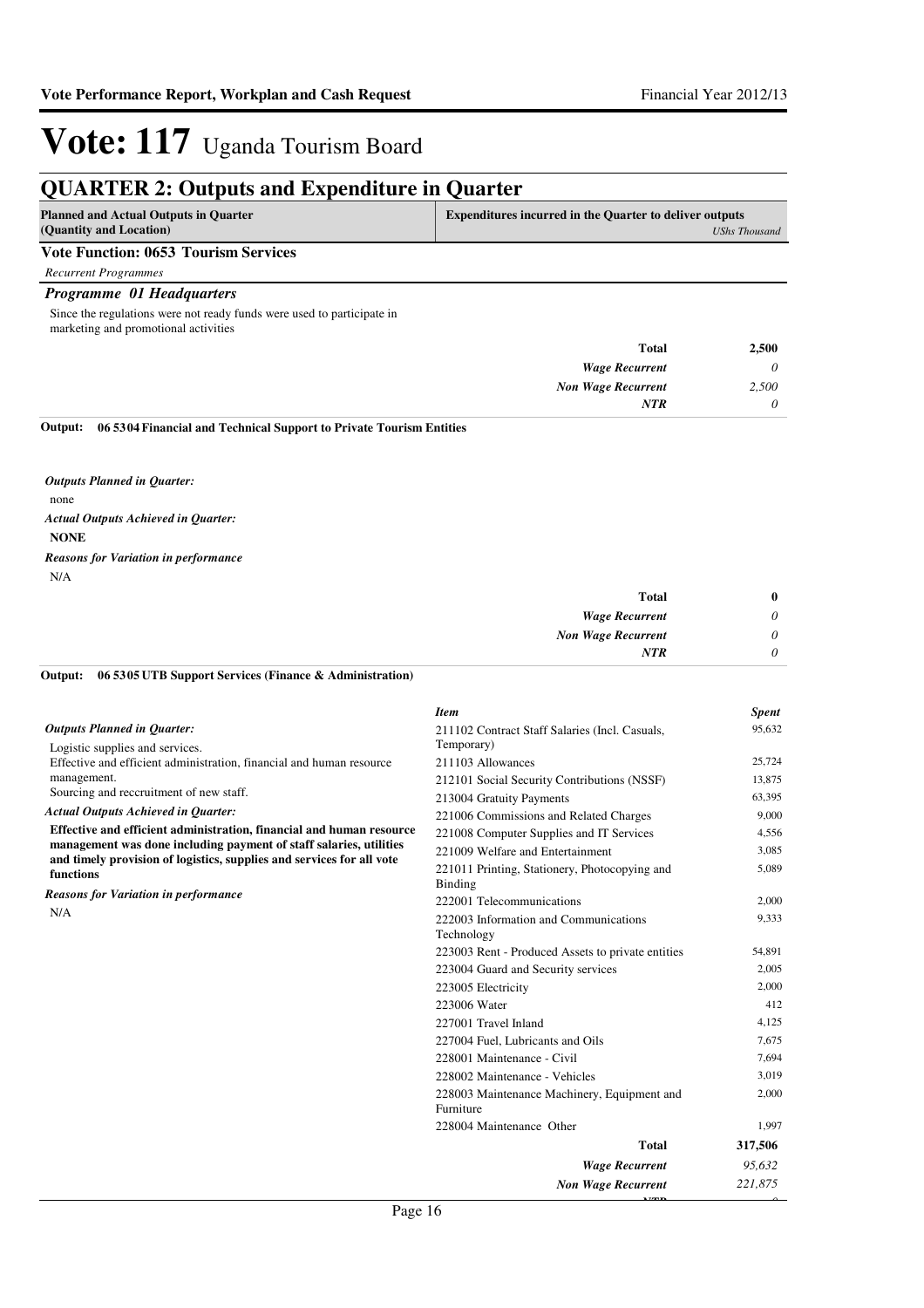#### **QUARTER 2: Outputs and Expenditure in Quarter Planned and Actual Outputs in Quarter (Quantity and Location) Expenditures incurred in the Quarter to deliver outputs**  *UShs Thousand* **Vote Function: 0653 Tourism Services** *Recurrent Programmes Programme 01 Headquarters Development Projects Project 1127 Support to Uganda Tourism Board Capital Purchases* N/A **N/A 06 5371 Acquisition of Land by Government Output:** *GoU Development Donor Development* **Total** *0 0 0* **0** *Actual Outputs Achieved in Quarter: Outputs Planned in Quarter: NTR* N/A *Reasons for Variation in performance* **06 5372 Government Buildings and Administrative Infrastructure Output:**

N/A **N/A** *Actual Outputs Achieved in Quarter: Outputs Planned in Quarter:* N/A *Reasons for Variation in performance*

|          | <b>Total</b>             |
|----------|--------------------------|
| $\theta$ | <b>GoU</b> Development   |
| $\theta$ | <b>Donor Development</b> |
| 0        | <b>NTR</b>               |
|          |                          |

#### **06 5373 Roads, Streets and Highways Output:**

N/A **N/A** *Actual Outputs Achieved in Quarter: Outputs Planned in Quarter:* N/A *Reasons for Variation in performance*

| <b>Total</b>             | $\bf{0}$ |
|--------------------------|----------|
| <b>GoU</b> Development   | 0        |
| <b>Donor Development</b> | 0        |
| <b>NTR</b>               | 0        |
|                          |          |

#### **Output: 06 5374 Major Bridges**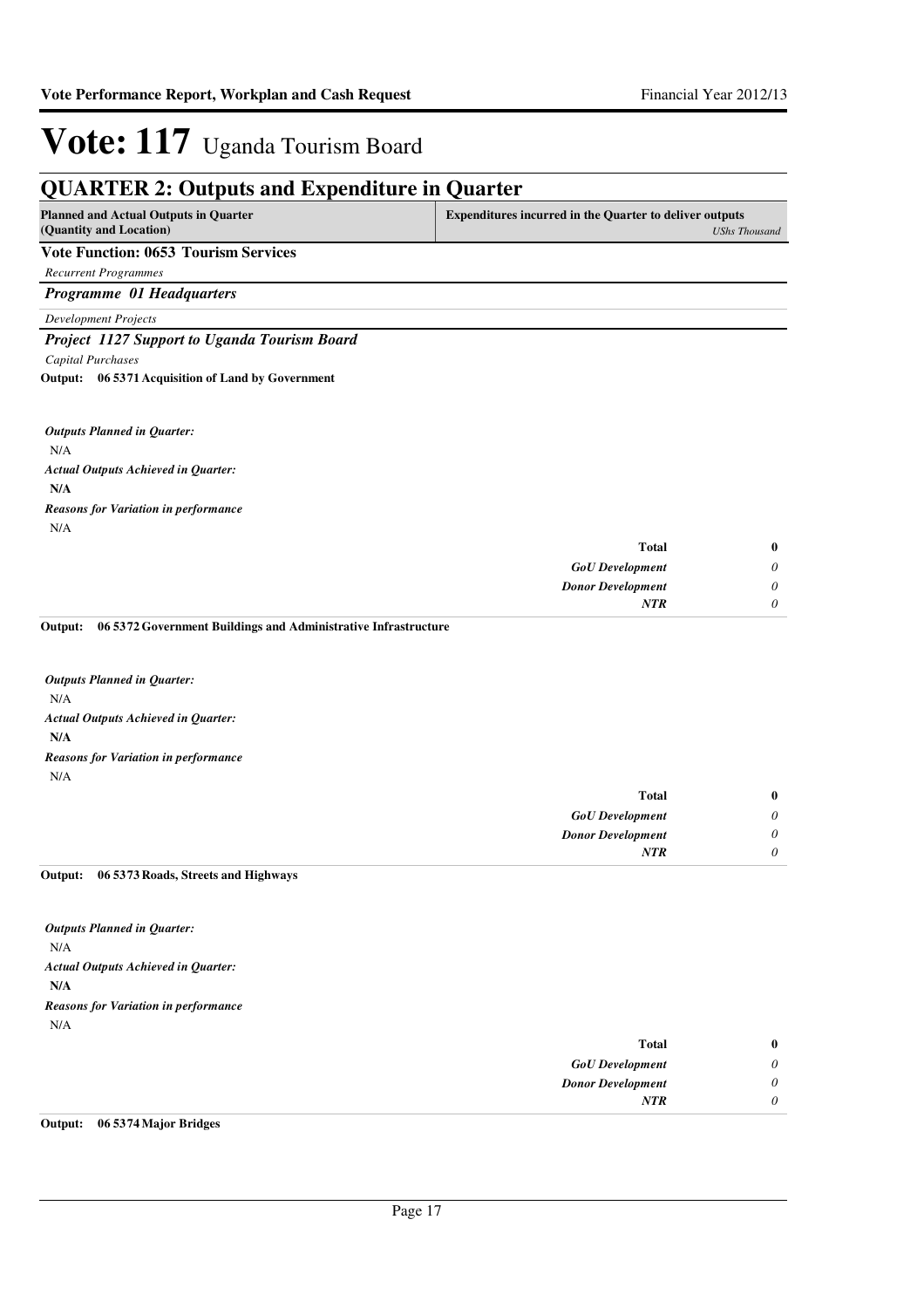*0*

*Donor Development*

*NTR*

# **Vote: 117** Uganda Tourism Board

## **QUARTER 2: Outputs and Expenditure in Quarter**

| ∼                                                                       |                                                                |                      |
|-------------------------------------------------------------------------|----------------------------------------------------------------|----------------------|
| <b>Planned and Actual Outputs in Quarter</b><br>(Quantity and Location) | <b>Expenditures incurred in the Quarter to deliver outputs</b> | <b>UShs Thousand</b> |
| <b>Vote Function: 0653 Tourism Services</b>                             |                                                                |                      |
| Development Projects                                                    |                                                                |                      |
| Project 1127 Support to Uganda Tourism Board                            |                                                                |                      |
| <b>Outputs Planned in Quarter:</b>                                      |                                                                |                      |
| N/A                                                                     |                                                                |                      |
| <b>Actual Outputs Achieved in Quarter:</b>                              |                                                                |                      |
| N/A                                                                     |                                                                |                      |
| <b>Reasons for Variation in performance</b>                             |                                                                |                      |
| N/A                                                                     |                                                                |                      |
|                                                                         | <b>Total</b>                                                   | $\bf{0}$             |
|                                                                         | <b>GoU</b> Development                                         | $\theta$             |
|                                                                         | <b>Donor Development</b>                                       | 0                    |

**06 5375 Purchase of Motor Vehicles and Other Transport Equipment Output:**

N/A **N/A** *Actual Outputs Achieved in Quarter: Outputs Planned in Quarter:* N/A *Reasons for Variation in performance*

| $\bf{0}$ | <b>Total</b>             |
|----------|--------------------------|
| $\theta$ | <b>GoU</b> Development   |
| $\theta$ | <b>Donor Development</b> |
| $\theta$ | <b>NTR</b>               |
|          |                          |

#### **06 5376 Purchase of Office and ICT Equipment, including Software Output:**

|                                             | <b>Item</b>                    | <b>Spent</b> |
|---------------------------------------------|--------------------------------|--------------|
| <b>Outputs Planned in Ouarter:</b>          | 231005 Machinery and Equipment | 6,271        |
| N/A                                         |                                |              |
| <b>Actual Outputs Achieved in Quarter:</b>  |                                |              |
| branding of National theatre office         |                                |              |
| <b>Reasons for Variation in performance</b> |                                |              |
| N/A                                         |                                |              |
|                                             | <b>Total</b>                   | 6,271        |
|                                             | $C_2 U D_2$ we have not        | 6.271        |

| $\sim$ $ +$<br>0.411 | <b>GoU</b> Development   |
|----------------------|--------------------------|
|                      | <b>Donor Development</b> |
|                      | <b>VTR</b>               |
|                      |                          |

**06 5377 Purchase of Specialised Machinery & Equipment Output:**

N/A **N/A** *Actual Outputs Achieved in Quarter: Outputs Planned in Quarter:* N/A *Reasons for Variation in performance*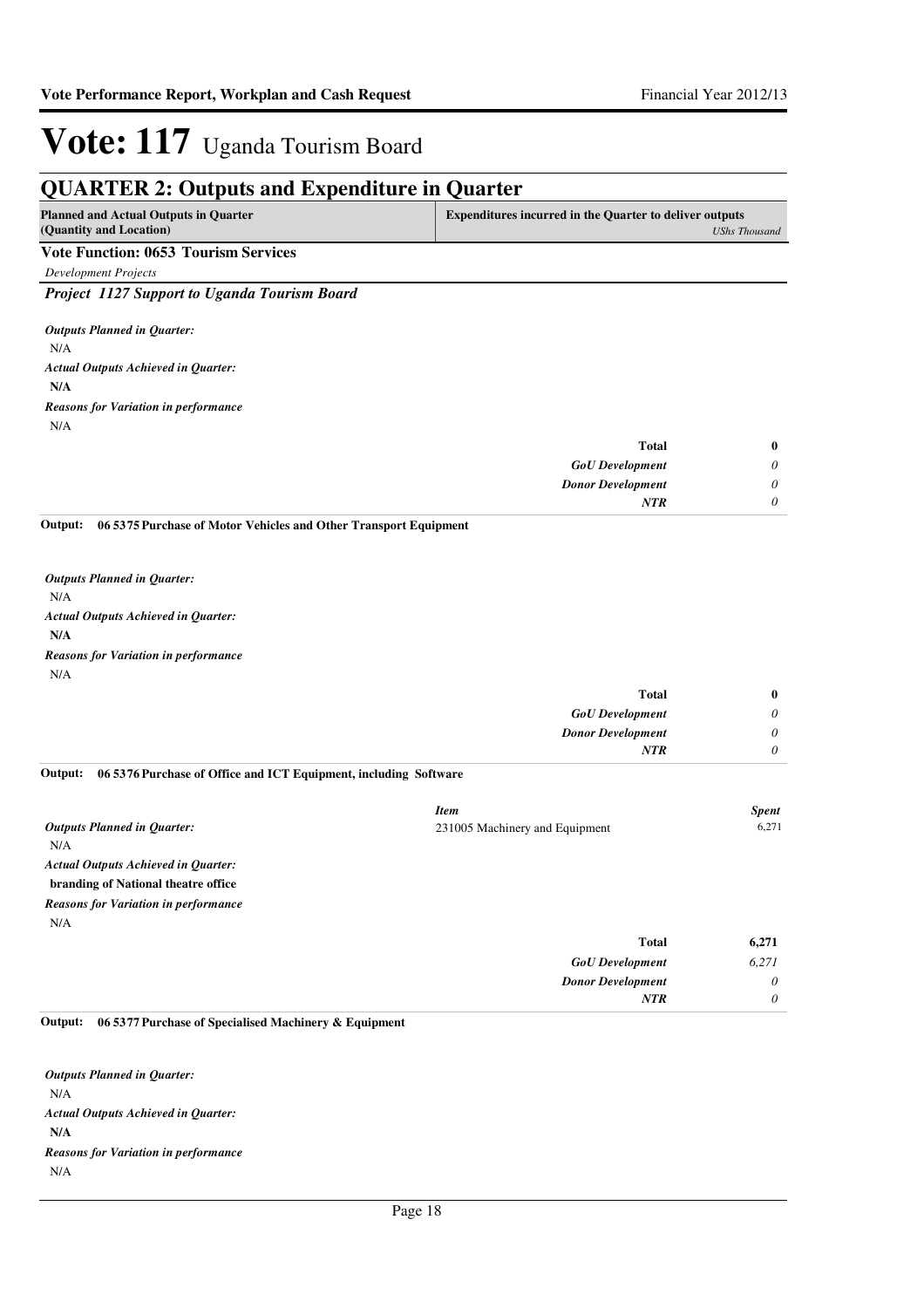#### **QUARTER 2: Outputs and Expenditure in Quarter Planned and Actual Outputs in Quarter (Quantity and Location) Expenditures incurred in the Quarter to deliver outputs**  *UShs Thousand* **Vote Function: 0653 Tourism Services** *Development Projects Project 1127 Support to Uganda Tourism Board GoU Development Donor Development* **Total** *0 0 0* **0** *NTR* N/A **Furniture and fixtures for national theatre office 06 5378 Purchase of Office and Residential Furniture and Fittings Output:** *GoU Development Donor Development* **Total** *5,357 0 0* **5,357** *Actual Outputs Achieved in Quarter: Outputs Planned in Quarter: NTR* N/A *Reasons for Variation in performance Item Spent* 231006 Furniture and Fixtures 5,357 N/A **N/A 06 5379 Acquisition of Other Capital Assets** *Actual Outputs Achieved in Quarter: Outputs Planned in Quarter:* **Output:** N/A *Reasons for Variation in performance*

| $\bf{0}$                    | <b>Total</b>             |
|-----------------------------|--------------------------|
| U                           | <b>GoU</b> Development   |
| $\boldsymbol{\mathsf{\nu}}$ | <b>Donor Development</b> |
| U                           | <b>NTR</b>               |
|                             |                          |

*Outputs Provided*

**06 5301 Tourism Promotion and Marketing Output:**

| <b>Outputs Planned in Quarter:</b>          |                          |              |
|---------------------------------------------|--------------------------|--------------|
| N/A                                         |                          |              |
| <b>Actual Outputs Achieved in Quarter:</b>  |                          |              |
| N/A                                         |                          |              |
| <b>Reasons for Variation in performance</b> |                          |              |
| N/A                                         |                          |              |
|                                             | <b>Total</b>             | $\mathbf{0}$ |
|                                             | <b>GoU</b> Development   | 0            |
|                                             | <b>Donor Development</b> | 0            |
|                                             | <b>NTR</b>               | 0            |

**Output: 06 5302 Tourism Research and Development**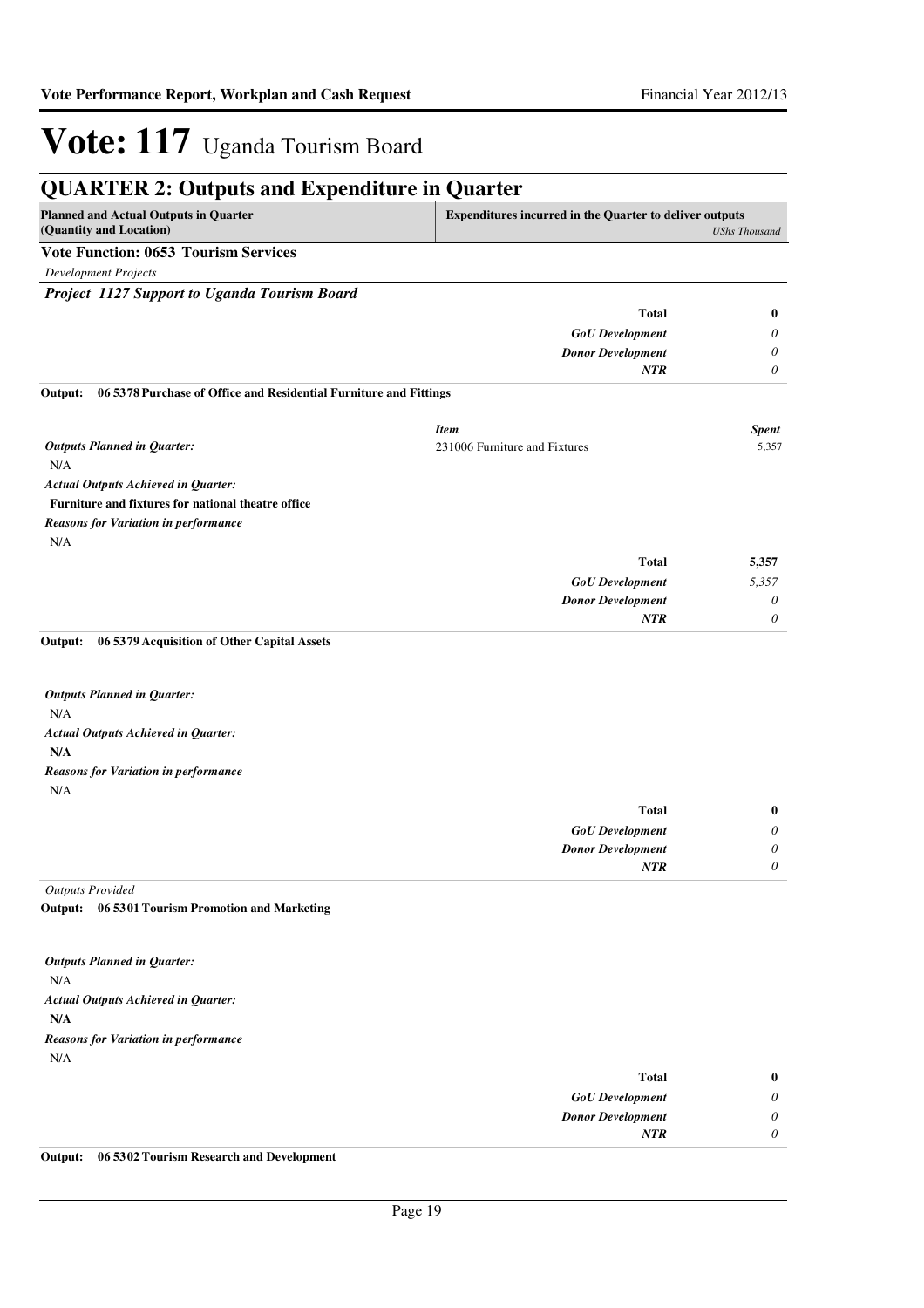## **QUARTER 2: Outputs and Expenditure in Quarter**

| -                                                                       |                                                                                        |
|-------------------------------------------------------------------------|----------------------------------------------------------------------------------------|
| <b>Planned and Actual Outputs in Quarter</b><br>(Quantity and Location) | <b>Expenditures incurred in the Quarter to deliver outputs</b><br><b>UShs Thousand</b> |
| <b>Vote Function: 0653 Tourism Services</b>                             |                                                                                        |
| Development Projects                                                    |                                                                                        |
| <b>Project 1127 Support to Uganda Tourism Board</b>                     |                                                                                        |
| <b>Outputs Planned in Ouarter:</b><br>N/A                               |                                                                                        |
| <b>Actual Outputs Achieved in Ouarter:</b>                              |                                                                                        |
| N/A                                                                     |                                                                                        |
| <b>Reasons for Variation in performance</b>                             |                                                                                        |

| $\bf{0}$ |
|----------|
| $\theta$ |
| $\theta$ |
| $\theta$ |
|          |

**06 5303 Quality Control (Inspection, Registration, Licenses, Class. & Monitoring) Output:**

N/A **N/A** *Actual Outputs Achieved in Quarter: Outputs Planned in Quarter:* N/A *Reasons for Variation in performance*

| $\bf{0}$ | Total                    |
|----------|--------------------------|
| 0        | <b>GoU</b> Development   |
| 0        | <b>Donor Development</b> |
| 0        | <b>NTR</b>               |
|          |                          |

**06 5304 Financial and Technical Support to Private Tourism Entities Output:**

N/A **N/A** *Actual Outputs Achieved in Quarter: Outputs Planned in Quarter:* N/A *Reasons for Variation in performance*

| $\bf{0}$ | <b>Total</b>             |
|----------|--------------------------|
| $\theta$ | <b>GoU</b> Development   |
| $\theta$ | <b>Donor Development</b> |
| 0        | <b>NTR</b>               |
|          |                          |

#### **06 5305 UTB Support Services (Finance & Administration) Output:**

N/A **N/A** *Actual Outputs Achieved in Quarter: Outputs Planned in Quarter:* N/A *Reasons for Variation in performance*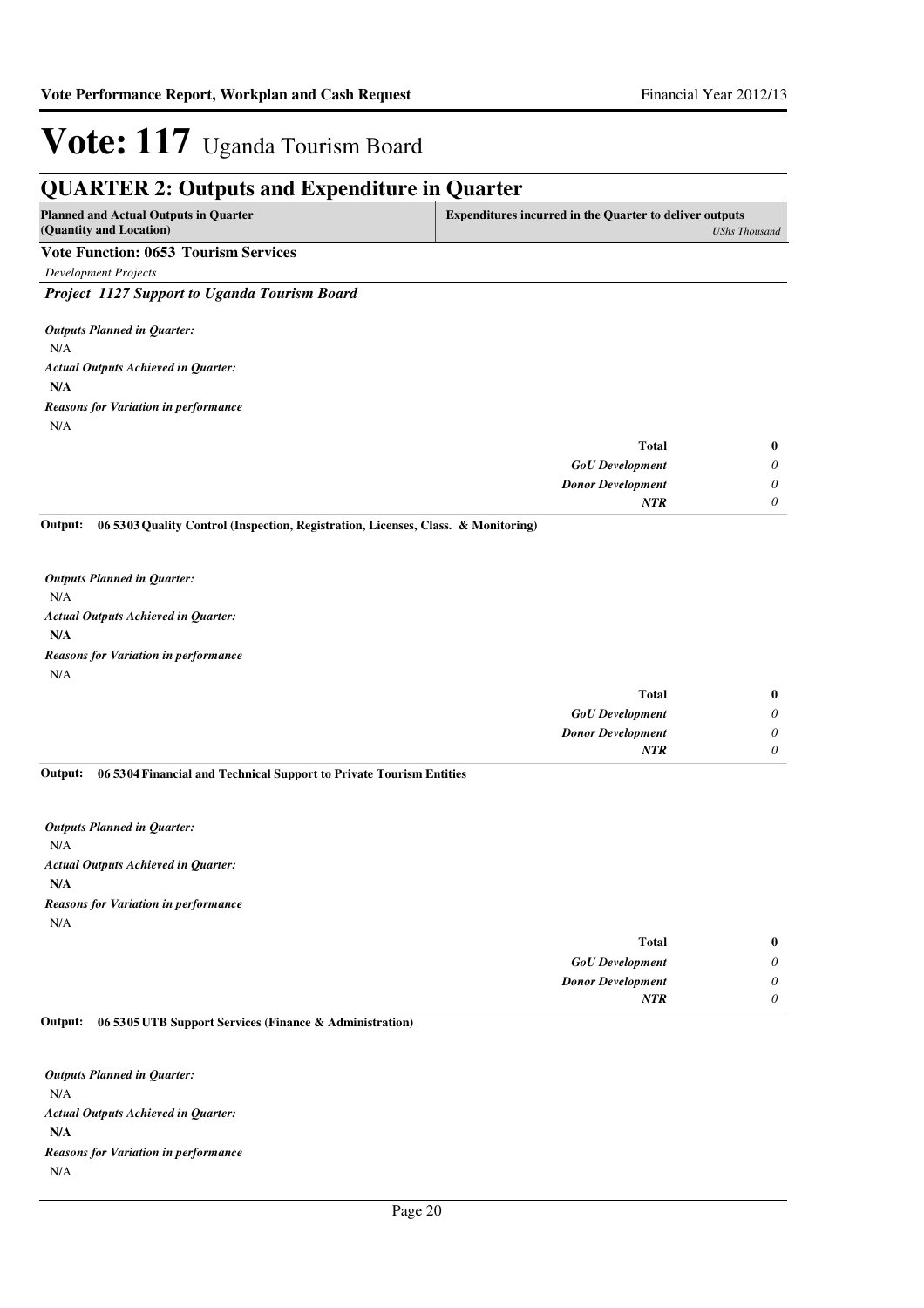## **QUARTER 2: Outputs and Expenditure in Quarter**

| <b>Planned and Actual Outputs in Quarter</b> | <b>Expenditures incurred in the Quarter to deliver outputs</b> |
|----------------------------------------------|----------------------------------------------------------------|
| (Quantity and Location)                      | UShs Thousand                                                  |
| Vote Function: 0653 Tourism Services         |                                                                |

*Development Projects*

*Project 1127 Support to Uganda Tourism Board*

| <b>Total</b>              | $\bf{0}$ |
|---------------------------|----------|
| <b>GoU</b> Development    | $\theta$ |
| <b>Donor Development</b>  | $\theta$ |
| <b>NTR</b>                | $\theta$ |
| <b>GRAND TOTAL</b>        | 354,560  |
| <b>Wage Recurrent</b>     | 95,632   |
| <b>Non Wage Recurrent</b> | 247,301  |
| <b>GoU</b> Development    | 11,628   |
| <b>Donor Development</b>  | $\theta$ |
| <b>NTR</b>                | $\theta$ |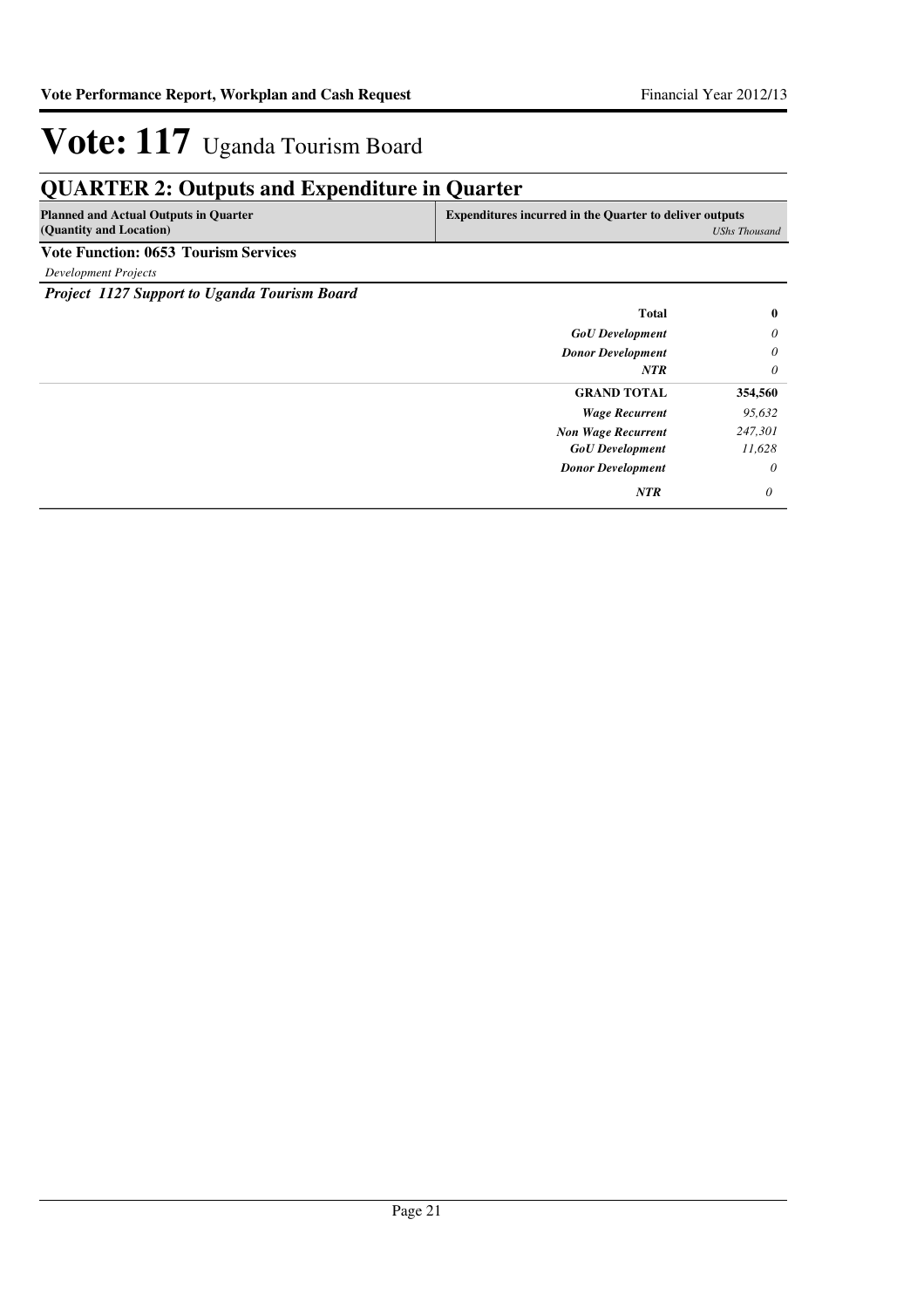## **QUARTER 3: Revised Workplan**

| <b>Planned Outputs for the Quarter</b><br>(Quantity and Location)         | <b>Estimated Funds Available in Quarter</b><br>(from balance brought forward and actual/expected releaes) |                       |                      | <b>UShs Thousand</b> |
|---------------------------------------------------------------------------|-----------------------------------------------------------------------------------------------------------|-----------------------|----------------------|----------------------|
| <b>Vote Function: 0653 Tourism Services</b>                               |                                                                                                           |                       |                      |                      |
| <b>Recurrent Programmes</b>                                               |                                                                                                           |                       |                      |                      |
| <b>Programme 01 Headquarters</b>                                          |                                                                                                           |                       |                      |                      |
| <b>Outputs Provided</b>                                                   |                                                                                                           |                       |                      |                      |
| Output:<br>06 5301 Tourism Promotion and Marketing                        |                                                                                                           |                       |                      |                      |
|                                                                           | <b>Item</b>                                                                                               | <b>Balance b/f</b>    | <b>New Funds</b>     | Total                |
| 5,000 assorted promotional materials produced                             | 221005 Hire of Venue (chairs, projector etc)                                                              | 136                   | 0                    | 136                  |
| and/or distributed worldwide;                                             | 221009 Welfare and Entertainment                                                                          | 369                   | $\bf{0}$             | 369                  |
|                                                                           | 227002 Travel Abroad                                                                                      | 85                    | $\bf{0}$             | 85                   |
| Participate in 1 international tourism fair                               | 227003 Carriage, Haulage, Freight and Transport Hire                                                      | 650                   | $\bf{0}$             | 650                  |
|                                                                           | Total                                                                                                     | 1,240                 | 0                    | 1,240                |
|                                                                           | <b>Wage Recurrent</b>                                                                                     | 0                     | 0                    | 0                    |
|                                                                           | <b>Non Wage Recurrent</b>                                                                                 | 1,240                 | 0                    | 1,240                |
|                                                                           | <b>NTR</b>                                                                                                | 0                     | 0                    | 0                    |
| 06 5302 Tourism Research and Development<br>Output:                       |                                                                                                           |                       |                      |                      |
|                                                                           | <b>Item</b>                                                                                               | <b>Balance b/f</b>    | <b>New Funds</b>     | Total                |
|                                                                           | 227001 Travel Inland                                                                                      | 22                    | $\bf{0}$             | 22                   |
| Study on the return on investment in the<br>tourism sector                |                                                                                                           |                       |                      |                      |
|                                                                           | <b>Total</b>                                                                                              | 22                    | $\bf{0}$             | 22                   |
| Monitoring Report on the tourism associations                             | <b>Wage Recurrent</b>                                                                                     | $\boldsymbol{\theta}$ | 0                    | 0                    |
| in Fortporatal, kasese and Bundibygyo                                     | <b>Non Wage Recurrent</b>                                                                                 | 22                    | 0                    | 22                   |
|                                                                           |                                                                                                           |                       |                      |                      |
|                                                                           | <b>NTR</b>                                                                                                | 0                     | 0                    | 0                    |
| N/A                                                                       | <b>Total</b>                                                                                              | 0                     | 0                    | 0                    |
|                                                                           | <b>Wage Recurrent</b>                                                                                     | 0                     | 0                    | 0                    |
|                                                                           | <b>Non Wage Recurrent</b>                                                                                 | 0                     | 0                    | 0                    |
|                                                                           | NTR                                                                                                       | 0                     | 0                    | 0                    |
| 06 5305 UTB Support Services (Finance & Administration)<br>Output:        |                                                                                                           |                       |                      |                      |
|                                                                           | <b>Item</b>                                                                                               | <b>Balance b/f</b>    | <b>New Funds</b>     | <b>Total</b>         |
| Logistic supplies and services.                                           | 211102 Contract Staff Salaries (Incl. Casuals, Temporary)                                                 | 4,325                 | $\bf{0}$             | 4,325                |
| Effective and efficient administration, financial                         | 212101 Social Security Contributions (NSSF)                                                               | 251                   | $\bf{0}$<br>$\bf{0}$ | 251                  |
| and human resource management.<br>Sourcing and recoruitment of new staff. | 213004 Gratuity Payments<br>221006 Commissions and Related Charges                                        | 1,305<br>1,000        | $\bf{0}$             | 1,305<br>1,000       |
|                                                                           | 221007 Books, Periodicals and Newspapers                                                                  | 4,000                 | $\bf{0}$             | 4,000                |
|                                                                           | 221016 IFMS Recurrent Costs                                                                               | 3,000                 | $\bf{0}$             | 3,000                |
|                                                                           | 222002 Postage and Courier                                                                                | 500                   | $\bf{0}$             | 500                  |
|                                                                           | 223003 Rent - Produced Assets to private entities                                                         | $\bf{0}$              | $\bf{0}$             | $\bf{0}$             |
|                                                                           | 223004 Guard and Security services                                                                        | 2,177                 | $\bf{0}$             | 2,177                |
|                                                                           | 223005 Electricity                                                                                        | 2,000                 | $\bf{0}$             | 2,000                |
|                                                                           | 223006 Water                                                                                              | 1,188                 | $\bf{0}$             | 1,188                |
|                                                                           | 227001 Travel Inland                                                                                      | 875                   | $\bf{0}$             | 875                  |
|                                                                           | 228001 Maintenance - Civil                                                                                | 306                   | $\bf{0}$             | 306                  |
|                                                                           | 228004 Maintenance Other                                                                                  | 3                     | $\bf{0}$             | 3                    |
|                                                                           | <b>Total</b>                                                                                              | 20,930                | 0                    | 20,930               |
|                                                                           | <b>Wage Recurrent</b>                                                                                     | 4,325                 | 0                    | 4,325                |
|                                                                           | <b>Non Wage Recurrent</b>                                                                                 | 16,606                | 0                    | 16,606               |
|                                                                           | <b>NTR</b>                                                                                                | 0                     | 0                    | 0                    |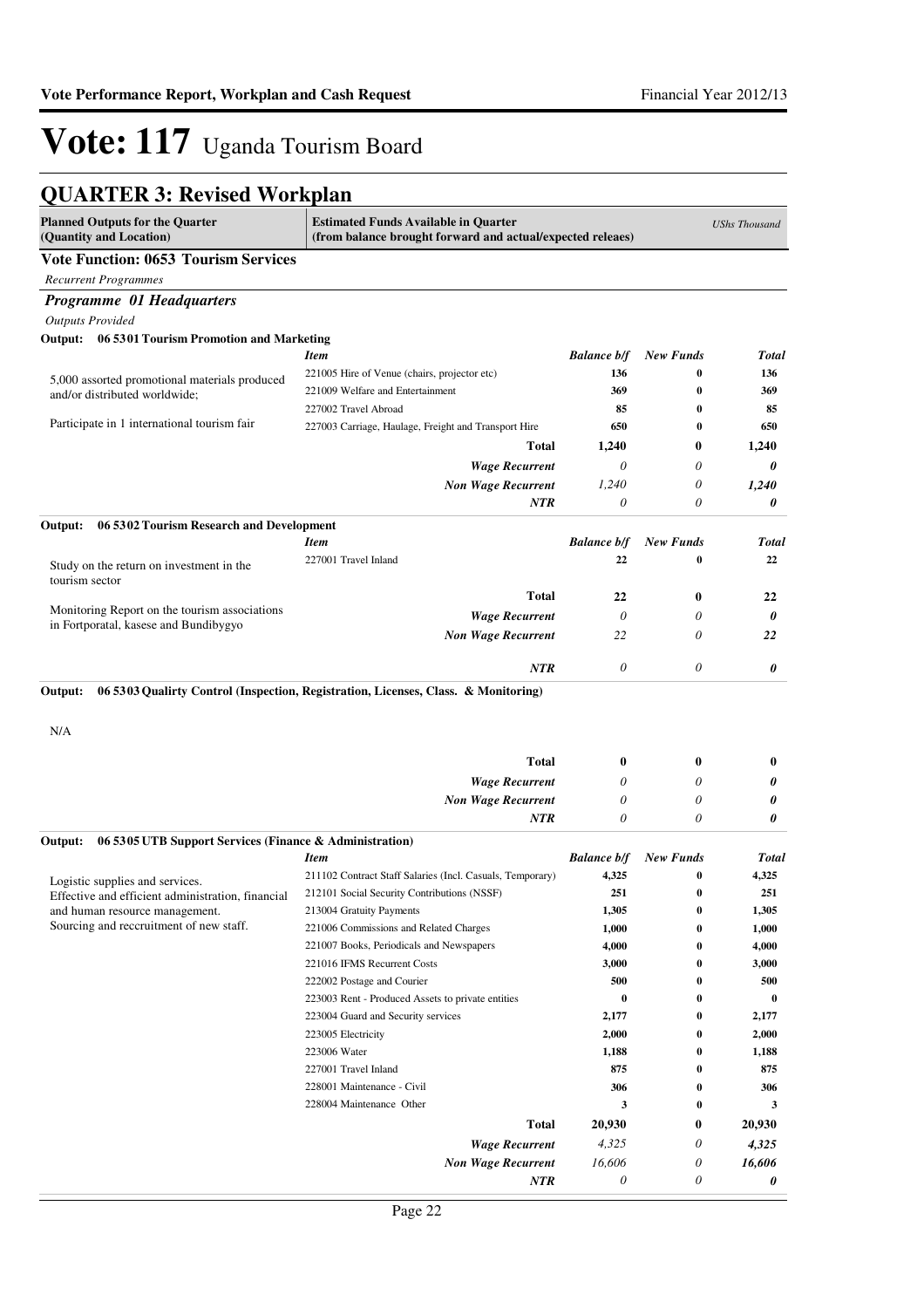|         | <b>QUARTER 3: Revised Workplan</b>                                |                                                                                                           |                    |                  |                      |
|---------|-------------------------------------------------------------------|-----------------------------------------------------------------------------------------------------------|--------------------|------------------|----------------------|
|         | <b>Planned Outputs for the Quarter</b><br>(Quantity and Location) | <b>Estimated Funds Available in Quarter</b><br>(from balance brought forward and actual/expected releaes) |                    |                  | <b>UShs Thousand</b> |
|         | <b>Vote Function: 0653 Tourism Services</b>                       |                                                                                                           |                    |                  |                      |
|         | <b>Development Projects</b>                                       |                                                                                                           |                    |                  |                      |
|         | Project 1127 Support to Uganda Tourism Board                      |                                                                                                           |                    |                  |                      |
|         | Capital Purchases                                                 |                                                                                                           |                    |                  |                      |
| Output: | 06 5376 Purchase of Office and ICT Equipment, including Software  |                                                                                                           |                    |                  |                      |
|         |                                                                   |                                                                                                           |                    |                  |                      |
| N/A     |                                                                   |                                                                                                           |                    |                  |                      |
|         |                                                                   | <b>Total</b>                                                                                              | $\bf{0}$           | 0                | $\bf{0}$             |
|         |                                                                   | <b>GoU</b> Development                                                                                    | 0                  | 0                | 0                    |
|         |                                                                   | <b>Donor Development</b>                                                                                  | 0                  | 0                | 0                    |
|         |                                                                   | NTR                                                                                                       | $\theta$           | $\theta$         | 0                    |
| Output: | 06 5378 Purchase of Office and Residential Furniture and Fittings |                                                                                                           |                    |                  |                      |
|         |                                                                   | <b>Item</b>                                                                                               | <b>Balance b/f</b> | <b>New Funds</b> | <b>Total</b>         |
| N/A     |                                                                   | 231006 Furniture and Fixtures                                                                             | 4,725              | $\bf{0}$         | 4,725                |
|         |                                                                   | <b>Total</b>                                                                                              | 4,725              | 0                | 4,725                |
|         |                                                                   | <b>GoU</b> Development                                                                                    | 4.725              | 0                | 4,725                |
|         |                                                                   | <b>Donor Development</b>                                                                                  | $\theta$           | 0                | 0                    |
|         |                                                                   | NTR                                                                                                       | 0                  | 0                | 0                    |
|         |                                                                   | <b>GRAND TOTAL</b>                                                                                        | 26,918             | $\bf{0}$         | 26,918               |
|         |                                                                   | <b>Wage Recurrent</b>                                                                                     | 4,325              | $\theta$         | 4,325                |
|         |                                                                   | <b>Non Wage Recurrent</b>                                                                                 | 17,868             | 0                | 17,868               |
|         |                                                                   | <b>GoU</b> Development                                                                                    | 4,725              | 0                | 4,725                |
|         |                                                                   | <b>Donor Development</b>                                                                                  | $\theta$           | 0                | 0                    |
|         |                                                                   | NTR                                                                                                       | 0                  | $\theta$         | 0                    |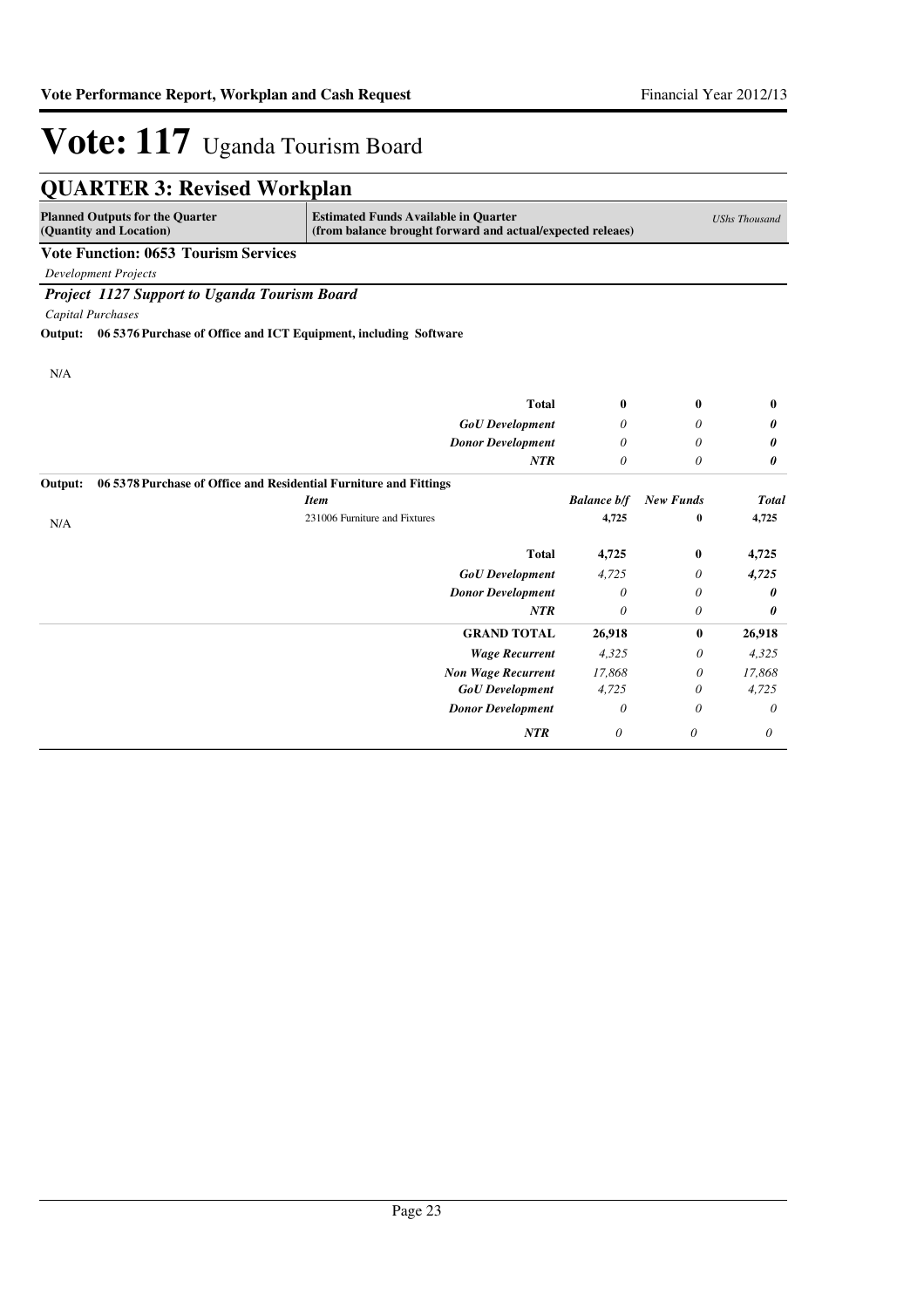## **QUARTER 4: Revised Cashflow Plan**

**Non-Wage Recurrent**

| <b>Annual budget</b>   |                                                              | <b>Release to</b>                 | $%$ Budget                   | <b>Q4 Cash Requirement</b> |          |  |
|------------------------|--------------------------------------------------------------|-----------------------------------|------------------------------|----------------------------|----------|--|
|                        |                                                              | end of O3                         | <b>Released</b>              | <b>Total</b>               | % Budget |  |
| PAF                    | 0                                                            | 0                                 | $0.0\%$                      | 0                          | $0.0\%$  |  |
| Statutory              | 0                                                            | 0                                 | $0.0\%$                      | $\theta$                   | $0.0\%$  |  |
| Other                  | 0.93589492                                                   | 0.631024136                       | 67.4%                        | 0.347435392                | 37.1%    |  |
| <b>Total</b>           | 0.93589492                                                   | 0.631024136                       | 67.4%                        | 0.347435392                | 37.1%    |  |
|                        | Reasons for cash requirement greater than 1/4 of the budget: |                                   |                              | n/a                        |          |  |
| <b>GoU</b> Development |                                                              |                                   |                              |                            |          |  |
|                        | <b>Annual budget</b>                                         | <b>Release to</b><br>$-1$ $-0.02$ | $%$ Budget<br>$D - I -  - I$ | <b>Q4 Cash Requirement</b> |          |  |

|              |        | end of O3                                                    | <b>Released</b> | <b>Total</b> | $%$ Budget |  |
|--------------|--------|--------------------------------------------------------------|-----------------|--------------|------------|--|
| PAF          | 0      | $\Omega$                                                     | $0.0\%$         |              | $0.0\%$    |  |
| Other        | 0.0933 | 0.034952513                                                  | 37.5%           | 0.02339474   | $2.5.1\%$  |  |
| <b>Total</b> | 0.0933 | 0.034952513                                                  | 37.5%           | 0.02339474   | $25.1\%$   |  |
|              |        | Reasons for cash requirement greater than 1/4 of the budget: |                 | n/a          |            |  |

*Reasons for cash requirement greater than 1/4 of the budget:*

#### **Grand Total**

|                    | <b>Annual budget</b> Release to |                 | % Budget          | <b>O4 Cash Requirement</b> |  |
|--------------------|---------------------------------|-----------------|-------------------|----------------------------|--|
|                    | end of O3                       | <b>Released</b> | Total<br>% Budget |                            |  |
| <b>Grand Total</b> | 1.02919492                      | 0.665976649     | $64.7\%$          | 0.370830132<br>36.0%       |  |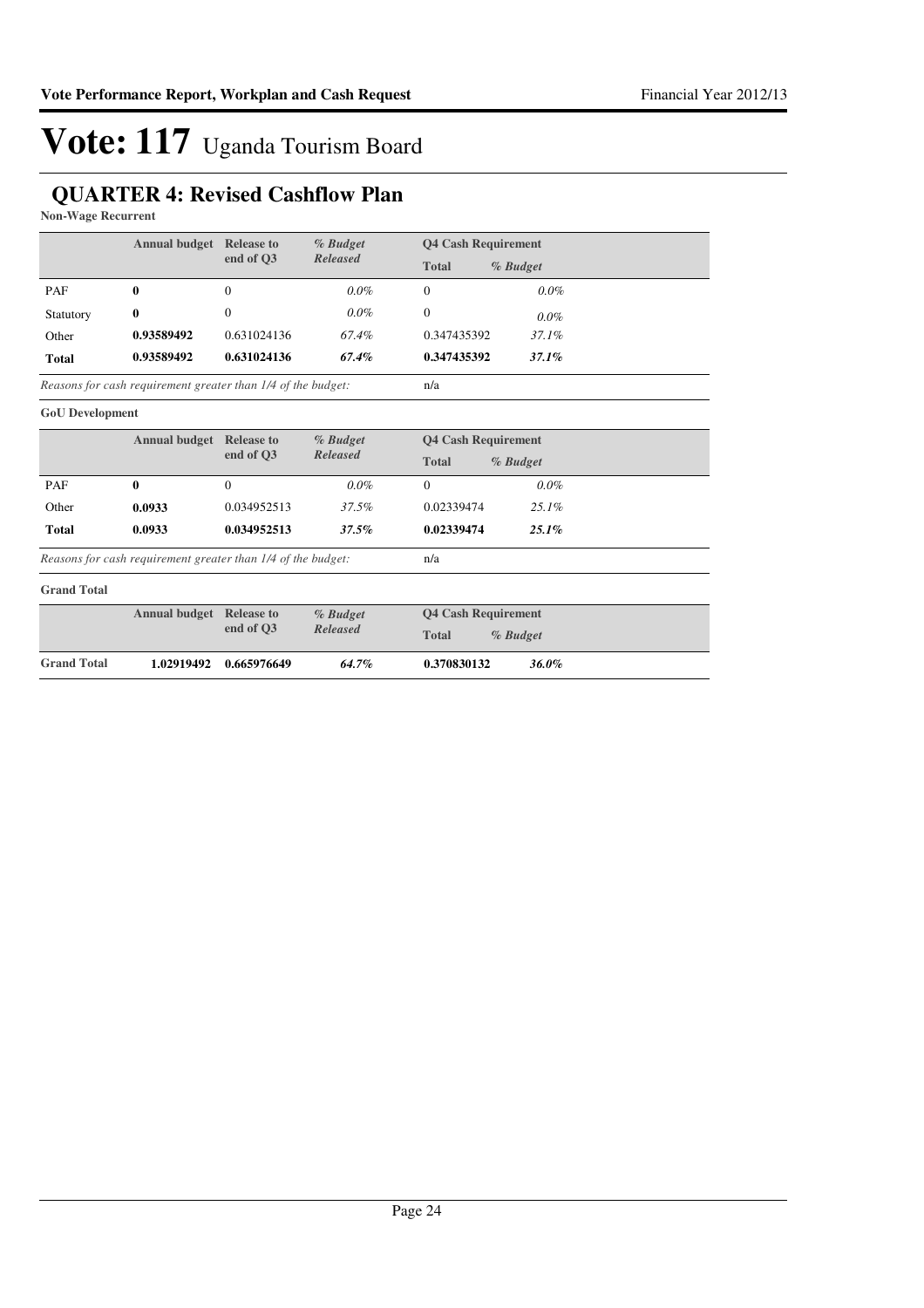## **Checklist for OBT Submissions made during QUARTER 3**

*This is an automated checklist which shows whether data has been entered into the areas which are required for a complete quarterly submission. It does not verify the quality of the data that has been entered. A complete checklist is therefore a necessary, but not sufficient condition for a satisfactory submission to MoFPED.*

### *Project and Programme Quarterly Performance Reports and Workplans (Step 2)*

The table below shows whether output information, and where relevant donor and ntr data has been entered into the required areas for the quarterly performance reports and quarterly workplans under step 2.

### **Output Information**

| <b>Vote Function, Project and Program</b> | <b>O2</b> | <b>O3</b><br>Report Workplan |
|-------------------------------------------|-----------|------------------------------|
| 0653 Tourism Services                     |           |                              |
| $\circ$ Recurrent Programmes              |           |                              |
| $-01$<br><b>Headquarters</b>              | Data In   | Data In                      |
| $\circ$ Development Projects              |           |                              |
| Support to Uganda Tourism Board<br>- 1127 | Data In   | Data In                      |
|                                           |           |                              |

### **Donor Releases and Expenditure**

### **NTR Releases and Expenditure**

| <b>Vote Function, Project and Program</b> | <b>O2</b> | 03              |
|-------------------------------------------|-----------|-----------------|
|                                           |           | Report Workplan |
| <b>0653 Tourism Services</b>              |           |                 |
| $\circ$ Recurrent Programmes              |           |                 |
| $-01$<br><b>Headquarters</b>              | Data In   | Data In         |

### *Vote Performance Summary (Step 3)*

The table below shows whether information has been entered into the required fields in the vote performance summary tables for each vote functions under step 3.1:

| <b>Vote Function</b>  | Perf.<br><b>Indicators</b> | Output<br><b>Summary</b> | <b>Actions</b> |
|-----------------------|----------------------------|--------------------------|----------------|
| 0653 Tourism Services | Data In                    | Data In                  | Data In        |

The table below shows whether data has been entered in the fields for key variances in budget execution under step 3.2:

The table below shows whether data has been entered into the vote narrative fields under step 3.3:

| Narrative<br>Data In |  |
|----------------------|--|

## *Quarterly Cash Requests (Step 4)*

The table below shows whether data has been entered into the cash request under step 4:

**Cash Request**